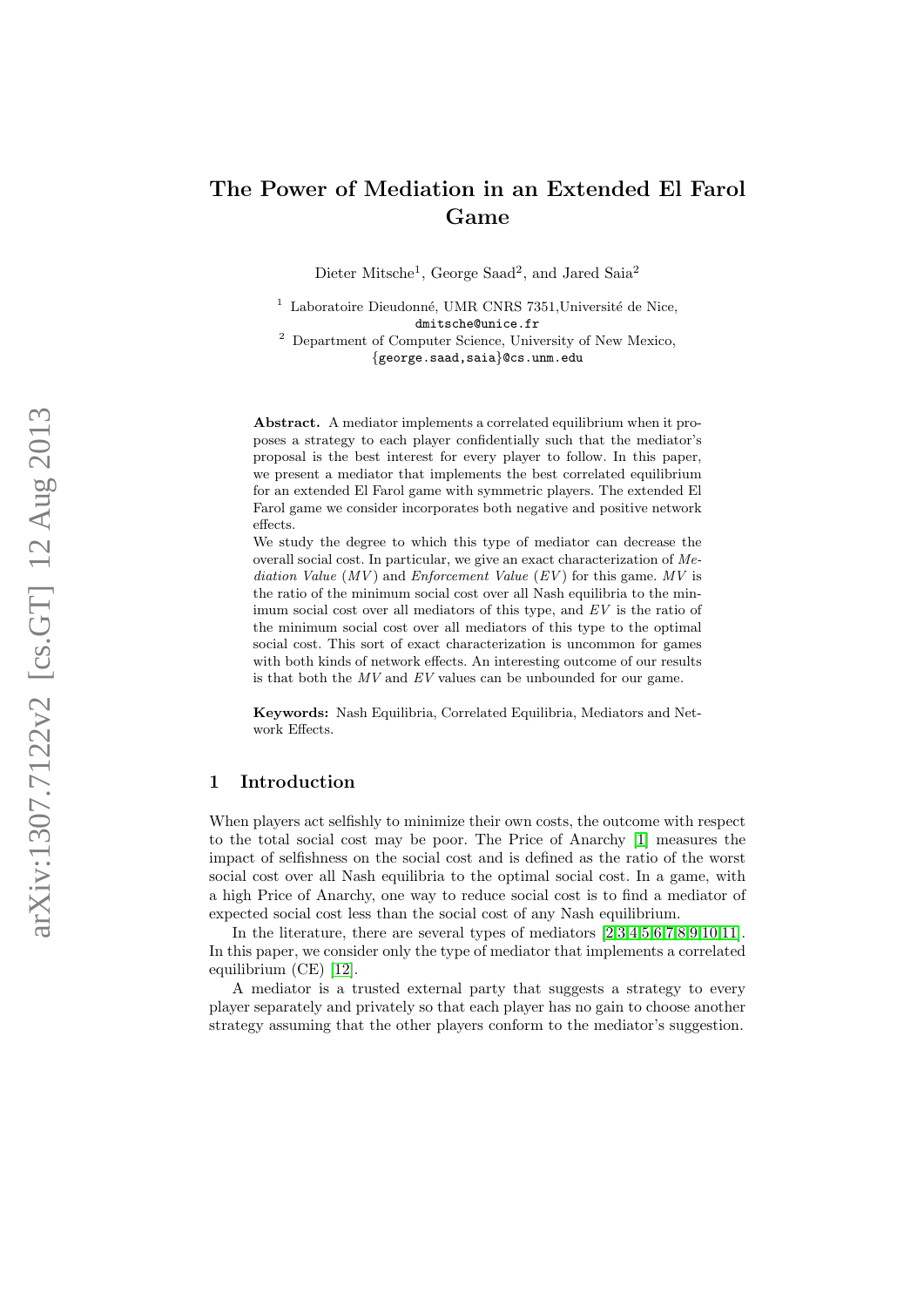The algorithm that the mediator uses is known to all players. However, the mediator's random bits are unknown. We assume that the players are symmetric in the sense that they have the same utility function and the probability the mediator suggests a strategy to some player is independent of the identity of that player.

Ashlagi et al. [\[13\]](#page-10-12) define two metrics to measure the quality of a mediator: the mediation value  $(MV)$  and the enforcement value  $(EV)$ . In our paper, we compute these values, adapted for games where players seek to minimize the social cost. The Mediation Value is defined as the ratio of the minimum social cost over all Nash equilibria to the minimum social cost over all mediators. The Enforcement Value is the ratio of the minimum social cost over all mediators to the optimal social cost.

A mediator is optimal when its expected social cost is minimum over all mediators. Thus, the Mediation Value measures the quality of the optimal mediator with respect to the best Nash equilibrium; and the *Enforcement Value* measures the quality of the optimal mediator with respect to the optimal social cost.

### 1.1 El Farol Game

First we describe the traditional El Farol game [\[14](#page-10-13)[,15,](#page-10-14)[16,](#page-11-0)[17\]](#page-11-1). El Farol is a tapas bar in Santa Fe. Every Friday night, a population of people decide whether or not to go to the bar. If too many people go, they will all have a worse time than if they stayed home, since the bar will be too crowded. That is a negative network effect [\[18\]](#page-11-2).

Now we provide an extension of the traditional El Farol game, where both negative and positive network effects [\[18\]](#page-11-2) are considered. The positive network effect is that if too few people go, those that go will also have a worse time than if they stayed home.

Motivation. Our motivation for studying this problem comes from the following discussion in [\[18\]](#page-11-2).

"It's important to keep in mind, of course, that many real situations in fact display both kinds of [positive and negative] externalities - some level of participation by others is good, but too much is bad. For example, the El Farol Bar might be most enjoyable if a reasonable crowd shows up, provided it does not exceed 60. Similarly, an on-line social media site with limited infrastructure might be most enjoyable if it has a reasonably large audience, but not so large that connecting to the Web site becomes very slow due to the congestion."

We note that our El Farol extension is one of the simplest, non-trivial problems for which a mediator can improve the social cost. Thus, it is useful for studying the power of a mediation.

Formal Definition of the Extended El Farol Game. We now formally define our game, which is non-atomic [\[19,](#page-11-3)[20\]](#page-11-4), in the sense that no individual player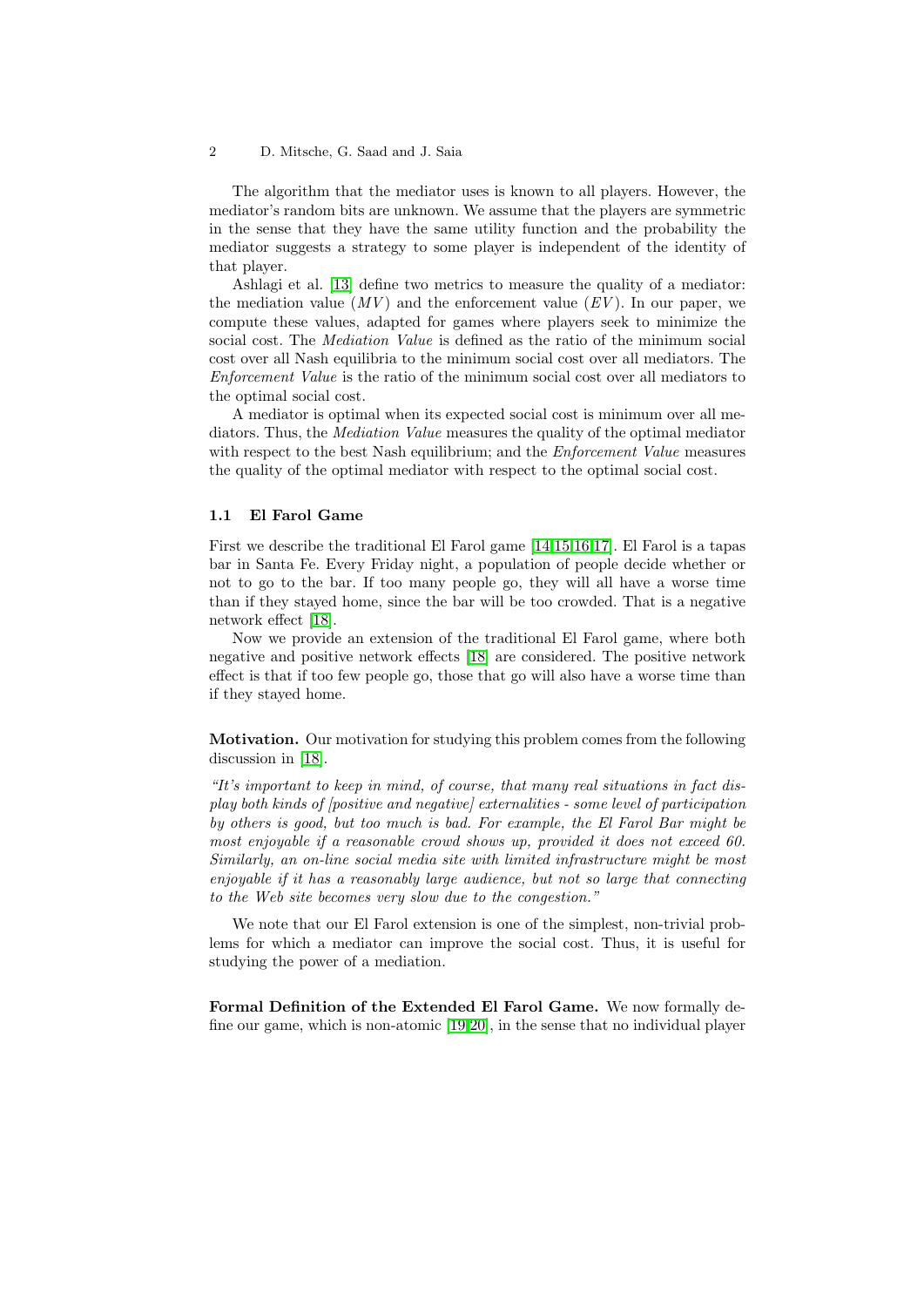

<span id="page-2-0"></span>Fig. 1. The individual cost to go  $f(x)$ .

has significant influence on the outcome; moreover, the number of players is very large tending to infinity. The  $(c, s_1, s_2)$ -El Farol game has three parameters  $c, s_1$ and  $s_2$ , where  $0 < c < s_1$  and  $s_2 > 0$ . If x is the fraction of players to go, then the cost  $f(x)$  for any player to go is as follows:

<span id="page-2-1"></span>
$$
f(x) = \begin{cases} c - s_1 x & 0 \le x \le \frac{c}{s_1}, \\ s_2 (x - \frac{c}{s_1}) & \frac{c}{s_1} \le x \le 1. \end{cases}
$$
 (1)

and the cost to stay is 1. The function  $f(x)$  is illustrated in the two plots of Figure [1.](#page-2-0)

Our Contributions. The main contributions of our paper are threefold:

- We design an optimal mediator, which implements the best correlated equilibrium for an extension of the El Farol game with symmetric players. Notably, this extension incorporates both negative and positive network effects.
- We give an exact characterization of the *Mediation Value*  $(MV)$  and the Enforcement Value  $(EV)$  for our game.
- We show that both the  $MV$  and  $EV$  values can be unbounded for our game.

Paper Organization. In Section [2,](#page-3-0) we discuss the related work. Section [3](#page-4-0) states the definitions and notations that we use in the El Farol game. Our results are given in Section [4,](#page-5-0) where we show our main theorem that characterizes the best correlated equilibrium, and we compute accordingly the Mediation Value and the Enforcement Value. Finally, Section [5](#page-9-0) concludes the paper and discusses some open problems.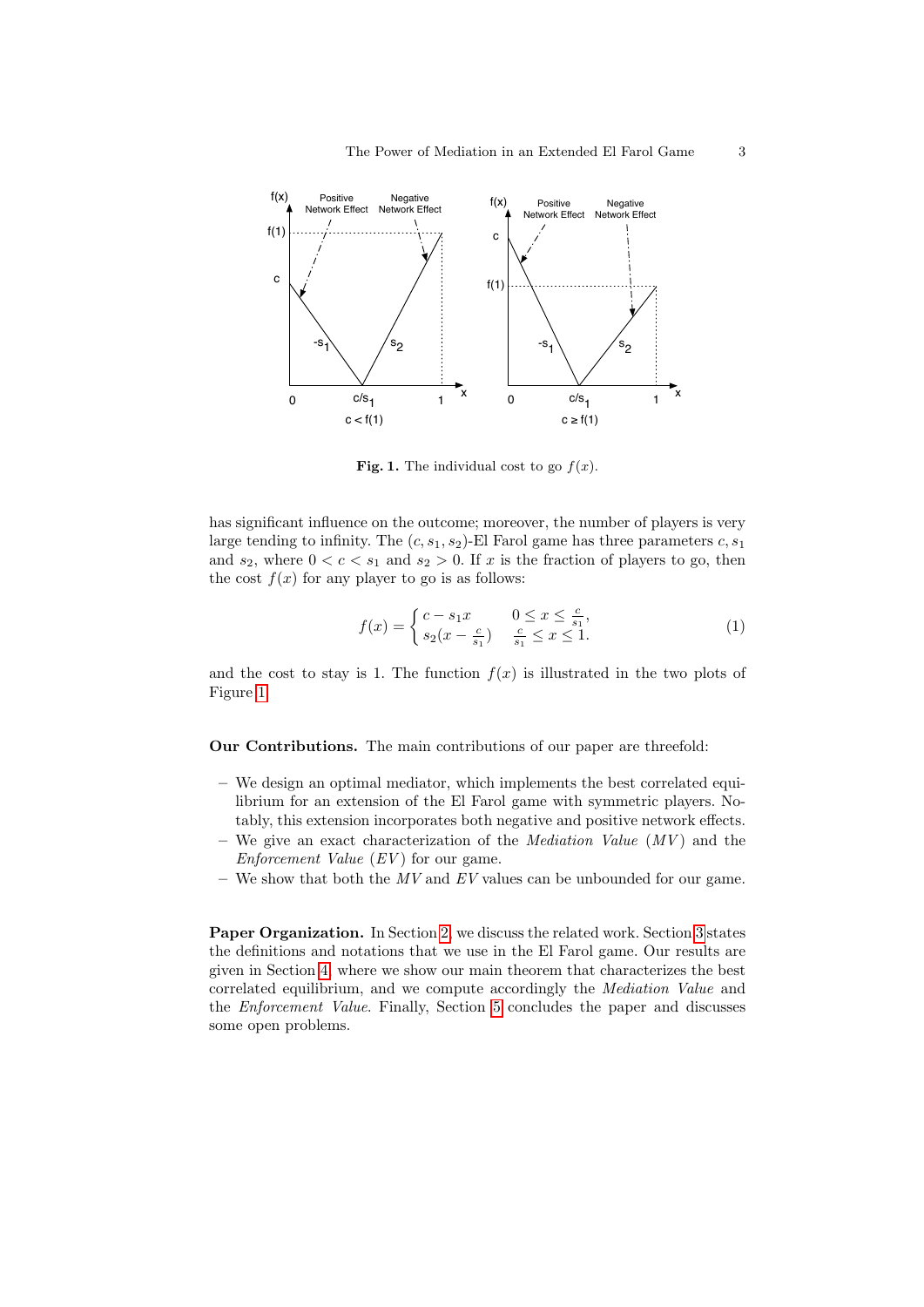### <span id="page-3-0"></span>2 Related Work

#### 2.1 Mediation Metrics

Christodoulou and Koutsoupias [\[21\]](#page-11-5) analyze the price of anarchy and the price of stability for Nash and correlated equilibria in linear congestion games. A consequence of their results is that the  $EV$  for these games is at least 1.577 and at most 1.6, and the MV is at most 1.015.

Brandt et al. [\[22\]](#page-11-6) compute the mediation value and the enforcement value in ranking games. In a ranking game, every outcome is a ranking of the players, and each player strictly prefers high ranks over lower ones [\[23\]](#page-11-7). They show that for the ranking games with  $n > 2$  players,  $EV = n - 1$ . They also show that  $MV = n - 1$  for  $n > 3$  players, and for  $n = 3$  players where at least one player has more than two actions.

The authors of [\[3\]](#page-10-2) design a mediator that implements a correlated equilibrium for a virus inoculation game  $[24,25]$  $[24,25]$ . In this game, there are *n* players, each corresponding to a node in a square grid. Every player has either to inoculate itself (at a cost of 1) or to do nothing and risk infection, which costs  $L > 1$ . After each node decides to inoculate or not, one node in the grid selected uniformly at random is infected with a virus. Any node,  $v$ , that chooses not to inoculate becomes infected if there is a path from the randomly selected node to  $v$  that traverses only uninoculated nodes. A consequence of their result is that EV is  $\Theta(1)$  and MV is  $\Theta((n/L)^{1/3})$  for this game.

Jiang et al. [\[26\]](#page-11-10) analyze the price of miscoordination (PoM) and the price of sequential commitment (PoSC) in security games, which are defined to be a certain subclass of Stackelberg games. A consequence of their results is that  $MV$  is unbounded in general security games and it is at least  $4/3$  and at most  $\frac{e}{e-1}$  ≈ 1.582 in a certain subclass of security games.

We note that a poorly designed mediator can make the social cost worse than what is obtained from the Nash equilibria. Bradonjic et al. [\[27\]](#page-11-11) describe the *Price* of Mediation  $(PoM)$  which is the ratio of the social cost of the worst correlated equilibrium to the social cost of the worst Nash equilibrium. They show that for a simple game with two players and two possible strategies,  $PoM$  can be as large as 2. Also, they show for games with more players or more strategies per player that  $PoM$  can be unbounded.

### 2.2 Finding and Simulating a Mediator

Papadimitriou and Roughgarden [\[28\]](#page-11-12) develop polynomial time algorithms for finding correlated equilibria in a broad class of succinctly representable multiplayer games. Unfortunately, their results do not extend to non-atomic games; moreover, they do not allow for direct computation of  $MV$  and  $EV$ , even when they can find the best correlated equilibrium.

Abraham et al. [\[29,](#page-11-13)[30\]](#page-11-14) describe a distributed algorithm that enables a group of players to simulate a mediator. This algorithm works robustly with up to linear size coalitions, and up to a constant fraction of adversarial players. The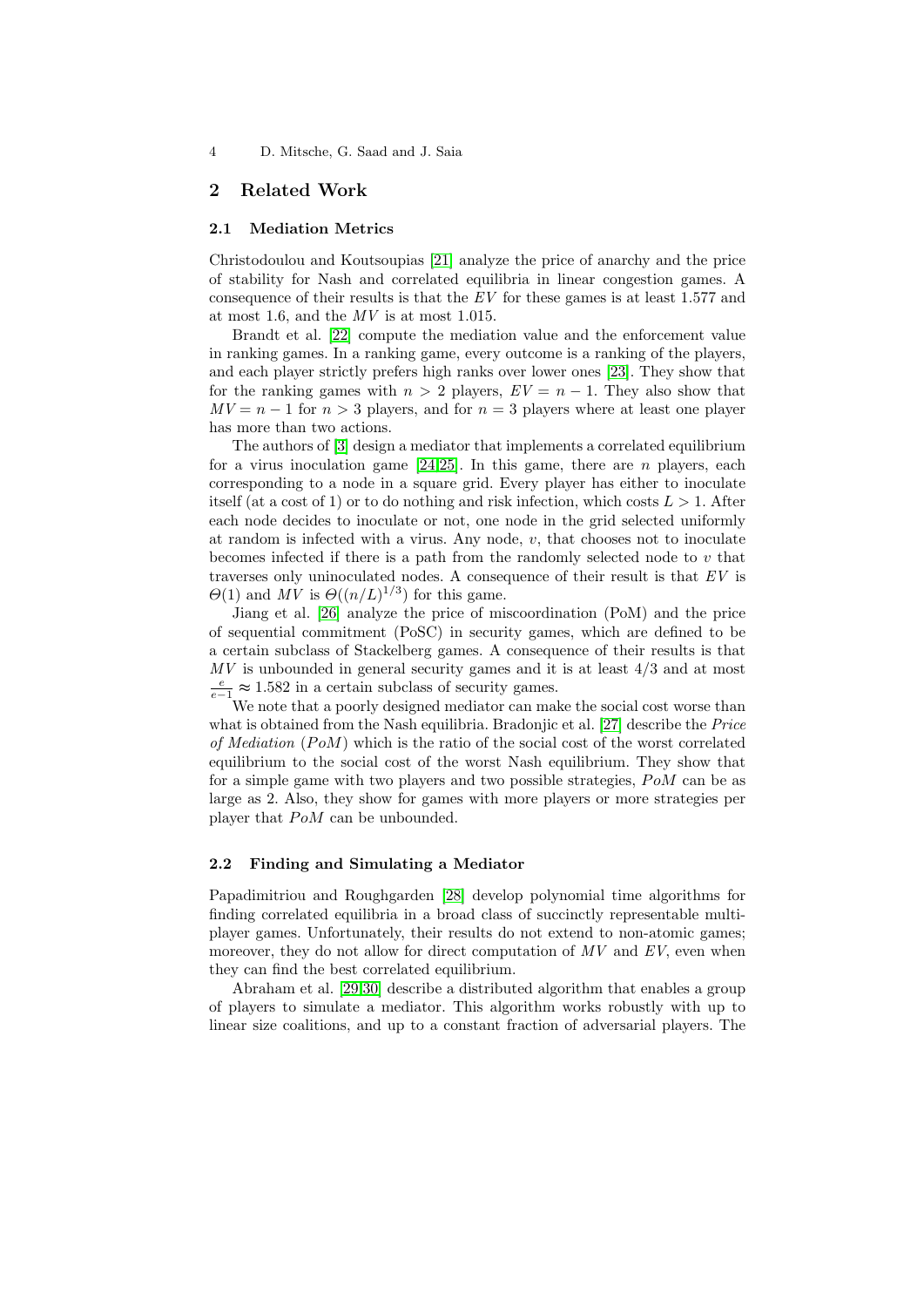result suggests that the concept of mediation can be useful even in the absence of a trusted external party.

#### 2.3 Other Types of Mediators

In all equilibria above, the mediator does not act on behalf of the players. However, a more powerful type of mediators is described in [\[2,](#page-10-1)[4,](#page-10-3)[5,](#page-10-4)[6,](#page-10-5)[7,](#page-10-6)[8,](#page-10-7)[9,](#page-10-8)[10,](#page-10-9)[11\]](#page-10-10), where a mediator can act on behalf of the players that give that right to it.

For multistage games, the notion of the correlated equilibrium is generalized to the communication equilibrium in [\[31,](#page-11-15)[32\]](#page-11-16). In a communication equilibrium, the mediator implements a multistage correlated equilibrium; in addition, it communicates with the players privately to receive their reports at every stage and selects the recommended strategy to each player accordingly.

# <span id="page-4-0"></span>3 Definitions and Notations

Now we state the definitions and notations that we use in the El Farol game.

**Definition 1.** A configuration  $C(x)$  characterizes that a fraction of players, x, is being advised to go; and the remaining fraction of players,  $(1-x)$ , is being advised to stay.

**Definition 2.** A configuration distribution  $\mathcal{D}\{(C(x_1), p_1), \ldots, (C(x_k), p_k)\}\$  is a probability distribution over  $k \geq 2$  configurations, where  $(C(x_i), p_i)$  represents that configuration  $C(x_i)$  is selected with probability  $p_i$ , for  $1 \leq i \leq k$ . Note that  $0 \le x_i \le 1, \ 0 < p_i < 1, \ \sum_{i=1}^k p_i = 1 \ and \ if \ x_i = x_j \ then \ i = j \ for \ 1 \le i, j \le k.$ 

For any player *i*, let  $\mathcal{E}_G^i$  be the event that player *i* is advised to go, and  $C_G^i$ be the cost for player i to go (when all other players conform to the advice). Also let  $\mathcal{E}_S^i$  be the event that player *i* is advised to stay, and  $C_S^i$  be the cost for player  $i$  to stay. Since the players are symmetric, we will omit the index  $i$ .

A configuration distribution,  $\mathcal{D}\{(C(x_1), p_1), \ldots, (C(x_k), p_k)\}\)$ , is a correlated equilibrium iff

$$
\mathbf{E}\left[C_S|\mathcal{E}_G\right] \geq \mathbf{E}\left[C_G|\mathcal{E}_G\right],
$$
  
\n
$$
\mathbf{E}\left[C_G|\mathcal{E}_S\right] \geq \mathbf{E}\left[C_S|\mathcal{E}_S\right].
$$

Definition 3. A mediator is a trusted external party that uses a configuration distribution to advise the players such that this configuration distribution is a correlated equilibrium. The set of configurations and the probability distribution are known to all players. The mediator selects a configuration according to the probability distribution. The advice the mediator sends to a particular player, based on the selected configuration, is known only to that player.

Throughout the paper, we let n be the number of players.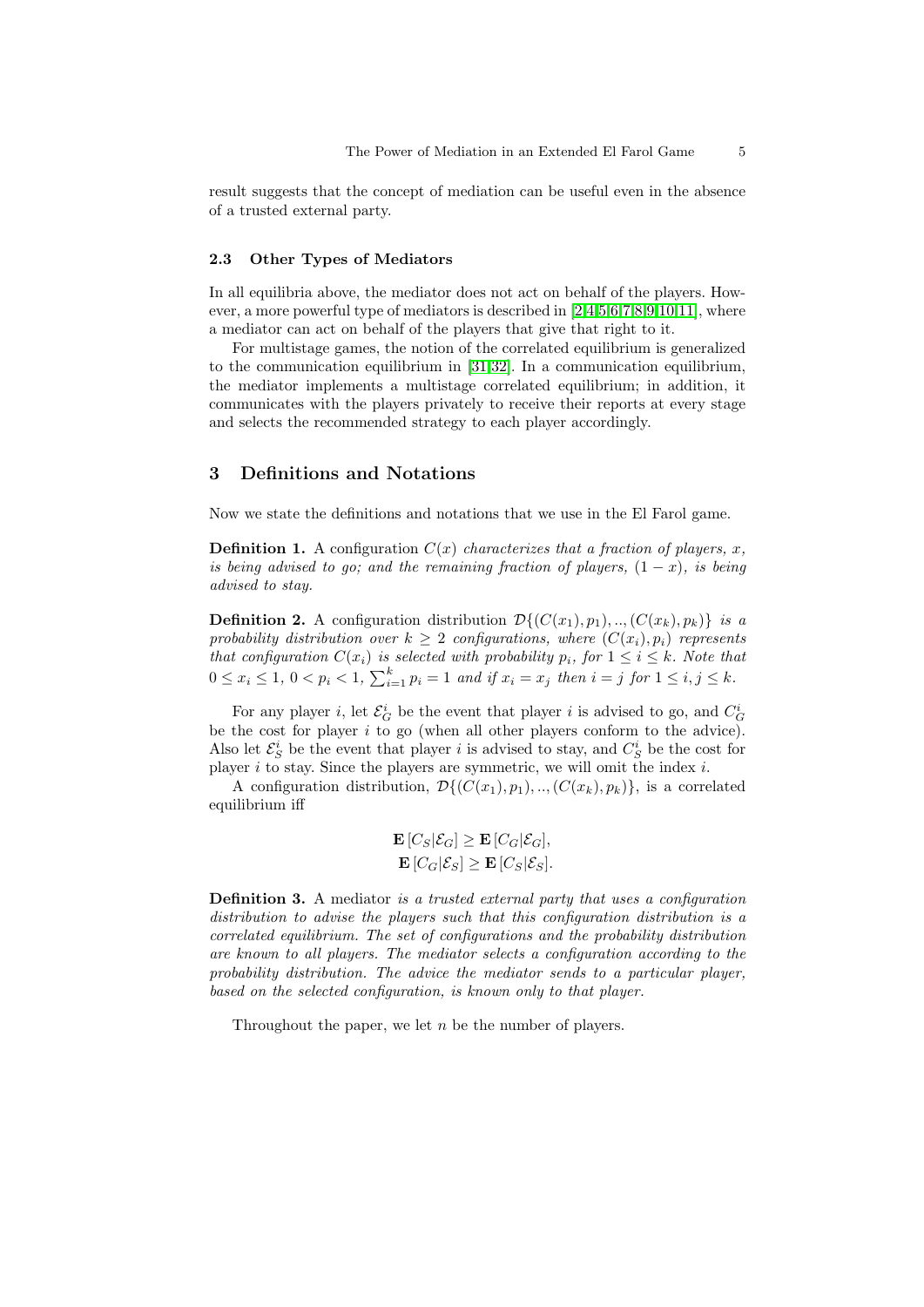### <span id="page-5-0"></span>4 Our Results

In our results, we assume that the cost to stay is 1; we justify this assumption at the end of this section. Our first results in Lemmas [1](#page-5-1) and [2](#page-5-2) are descriptions of the optimal social cost and the minimum social cost over all Nash equilibria for our extended El Farol game. We next state our main theorem which characterizes the best correlated equilibrium and determines the Mediation Value and Enforcement Value.

<span id="page-5-1"></span>**Lemma 1.** For any  $(c, s_1, s_2)$ -El Farol game, the optimal social cost is  $(y^* f(y^*) +$  $(1-y^*))n$ , where

$$
y^* = \begin{cases} \frac{1}{2}(\frac{c}{s_1} + \frac{1}{s_2}) & \text{if } \frac{c}{s_1} \le \frac{1}{2}(\frac{c}{s_1} + \frac{1}{s_2}) \le 1, \\ \frac{c}{s_1} & \text{if } \frac{1}{s_2} < \frac{c}{s_1}, \\ 1 & \text{otherwise.} \end{cases}
$$

*Proof.* By Equation [\(1\)](#page-2-1),  $f(x)$  has two cases. Let  $f_1(x)$  be  $f(x)$  for  $x \in [0, \frac{c}{s_1}]$ , and let  $f_2(x)$  be  $f(x)$  for  $x \in \left[\frac{c}{s_1}, 1\right]$ . Also let  $h_1(x)$  be the social cost when  $0 \leq x \leq \frac{c}{s_1}$ , and let  $h_2(x)$  be the social cost when  $\frac{c}{s_1} \leq x \leq 1$ . Thus,  $h_1(x) =$  $(xf_1(x) + (1-x))n$  and  $h_2(x) = (xf_2(x) + (1-x))n$ .

We know that  $h_1(x)$  is minimized at  $x = \frac{c}{s_1}$ . In addition, we know that  $h_2(x)$ is a quadratic function with respect to  $x$ , and thus it has one minimum over  $x \in \left[\frac{c}{s_1}, 1\right]$  at  $x = y^*$ , where:

$$
y^* = \begin{cases} \frac{1}{2}(\frac{c}{s_1} + \frac{1}{s_2}) & \text{if } \frac{c}{s_1} \le \frac{1}{2}(\frac{c}{s_1} + \frac{1}{s_2}) \le 1, \\ \frac{c}{s_1} & \text{if } \frac{1}{2}(\frac{c}{s_1} + \frac{1}{s_2}) < \frac{c}{s_1}, \\ 1 & otherwise. \end{cases}
$$

Let  $h^*$  be the optimal social cost. Then  $h^* = min(h_1(\frac{c}{s_1}), h_2(y^*))$ . Since  $f_1(\frac{c}{s_1}) = f_2(\frac{c}{s_1})$ , we have  $h_1(\frac{c}{s_1}) = h_2(\frac{c}{s_1})$ . Hence,  $h^* = min(h_2(\frac{c}{s_1}), h_2(y^*))$ . This implies that  $h^* = h_2(y^*)$ .

<span id="page-5-2"></span>**Lemma 2.** For any  $(c, s_1, s_2)$ -El Farol game, if  $f(1) \geq 1$ , then the best Nash equilibrium is at which the cost to go in expectation is equal to the cost to stay; otherwise, the best Nash equilibrium is at which all players would rather go. The social cost of the best Nash equilibrium is  $min(n, f(1) \cdot n)$ .

*Proof.* There are two cases for  $f(1)$  to determine the best Nash equilibrium.

**Case 1:**  $f(1) \geq 1$ . Let  $N_y$  be a Nash equilibrium with the minimum social cost over all Nash equilibria and with a y-fraction of players that go in expectation. If  $f(y) > 1$ , then at least one player of the y-fraction of players would rather stay. Also if  $f(y) < 1$ , then at least one player of the  $(1 - y)$ -fraction of players would rather go. Thus, we must have  $f(y) = 1$ . Assume that each player has a mixed strategy, where player i goes with probability  $y_i$ . Recall that  $N_y$  has a y-fraction of players that go in expectation. Thus,  $y = \frac{1}{n} \sum_{i=1}^{n} y_i$ . Then the social cost is  $\sum_{i=1}^{n} (y_i f(y) + (1 - y_i)),$  or equivalently, *n*.

**Case 2:**  $f(1) < 1$ . In this case, the best Nash equilibrium is at which all players would rather go, with a social cost of  $f(1) \cdot n$ .

Therefore, the social cost of the best Nash equilibrium is  $min(n, f(1) \cdot n)$ .  $\Box$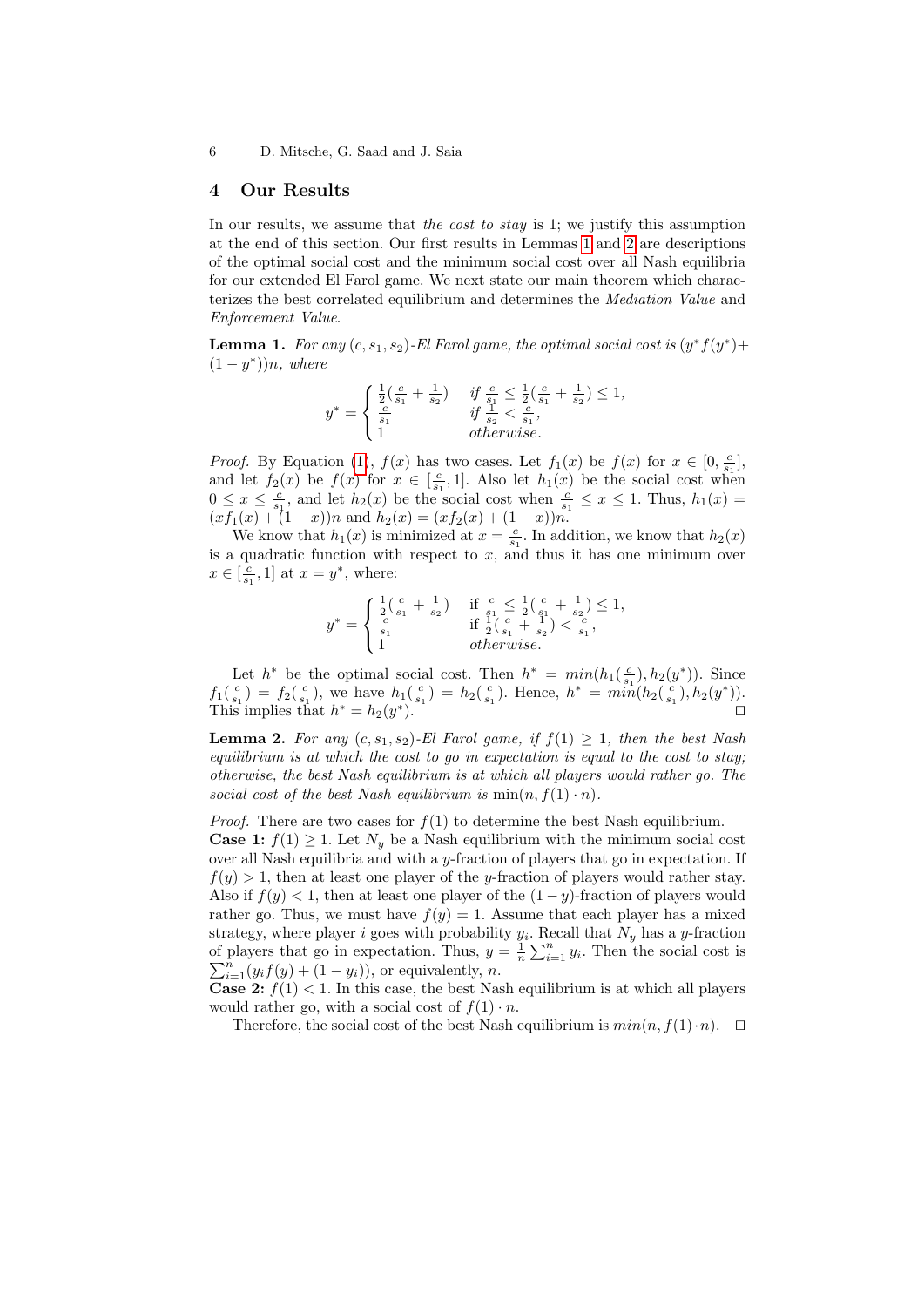<span id="page-6-0"></span>**Theorem 1.** For any  $(c, s_1, s_2)$ -El Farol game, if  $c \leq 1$ , then the best correlated equilibrium is the best Nash equilibrium; otherwise, the best correlated equilibrium is  $\mathcal{D}\{(C(0), p), (C(x^*), 1-p)\}\$ , where  $\lambda(c, s_1, s_2) = c(\frac{1}{s_1} + \frac{1}{s_2}) \sqrt{\frac{c(\frac{1}{s_1} + \frac{1}{s_2})(c-1)}{c}}$  $\frac{s_2^{(k-1)}}{s_2},$  $x^* =$  $\sqrt{ }$  $\label{eq:21} \left\{ \begin{array}{ll} \lambda(c,s_1,s_2) & \textit{if $\frac{c}{s_1} \leq \lambda(c,s_1,s_2) < 1$,}\\ \frac{c}{s_1} & \textit{if $\lambda(c,s_1,s_2) < \frac{c}{s_1},$} \end{array} \right.$ 

$$
\begin{pmatrix}\n1 & & \text{otherwise.} \\
1 & & \text{otherwise.}\n\end{pmatrix}
$$

and  $p = \frac{(1-x^*)(1-f(x^*))}{(1-x^*)(1-f(x^*))+c-1}$ . Moreover,

- 1) the expected social cost is  $(p + (1 p)(x^* f(x^*) + (1 x^*)))n$ ,
- 2) the Mediation Value (MV) is  $\frac{\min(f(1),1)}{p+(1-p)(x^*f(x^*)+(1-x^*))}$  and
- 3) the Enforcement Value (EV) is  $\frac{p+(1-p)(x^*f(x^*)+(1-x^*))}{y^*f(y^*)+(1-y^*)}$ , where

$$
y^* = \begin{cases} \frac{1}{2}(\frac{c}{s_1}+\frac{1}{s_2}) & \textit{if $\frac{c}{s_1}\leq\frac{1}{2}(\frac{c}{s_1}+\frac{1}{s_2})\leq 1$,} \\ \frac{c}{s_1} & \textit{if $\frac{1}{s_2}<\frac{c}{s_1}$,} \\ 1 & \textit{otherwise.} \end{cases}
$$

.

Due to the space constraints, the proof of this theorem is not given here.

The following corollary shows that for  $c > 1$ , if  $\lambda(c, s_1, s_2) \geq 1$ , then the best correlated equilibrium is the best Nash equilibrium, where all players would rather go.

Corollary 1. For any  $(c, s_1, s_2)$ -El Farol game, if  $c > 1$  and  $\lambda(c, s_1, s_2) \geq 1$ then  $MV = 1$ .

*Proof.* By Theorem [1,](#page-6-0) when  $\lambda(c, s_1, s_2) \geq 1$ ,  $x^* = 1$  and  $p = 0$ . Now we prove that if  $\lambda(c, s_1, s_2) \geq 1$ , then the best correlated equilibrium is the best Nash equilibrium of the case  $f(1) < 1$  in Lemma [2.](#page-5-2) To do so, we prove that  $\lambda(c, s_1, s_2) \geq 1 \Rightarrow f(1) < 1.$ 

Now assume by way of contradiction that  $\lambda(c, s_1, s_2) \geq 1 \Rightarrow f(1) \geq 1$ . Recall that  $f(1) = s_2(1 - \frac{c}{s_1})$ . Then  $\lambda(c, s_1, s_2) \geq 1 \Rightarrow \frac{c}{s_1} + \frac{1}{s_2} \leq 1$ , or equivalently,  $\lambda(c, s_1, s_2) \geq 1 \Rightarrow \frac{c}{s_1} + \frac{1}{s_2} \leq \lambda(c, s_1, s_2)$ . Also recall that  $\lambda(c, s_1, s_2) = c(\frac{1}{s_1} +$  $(\frac{1}{s_2}) \sqrt{\frac{c(\frac{1}{s_1} + \frac{1}{s_2})(c-1)}{c}}$  $\frac{s_2^{s_2^{(n-1)}}}{s_2}$ . Thus, we have:

$$
\lambda(c, s_1, s_2) \ge 1 \Rightarrow \frac{c}{s_1} + \frac{1}{s_2} \le c\left(\frac{1}{s_1} + \frac{1}{s_2}\right) - \sqrt{\frac{c\left(\frac{1}{s_1} + \frac{1}{s_2}\right)(c - 1)}{s_2}}
$$

$$
\Rightarrow s_2 \cdot \frac{c}{s_1} \le -1,
$$

which contradicts since  $s_1, s_2$  and c are all positive. Therefore, for  $c > 1$  and  $\lambda(c, s_1, s_2) \geq 1$ , MV must be equal to 1.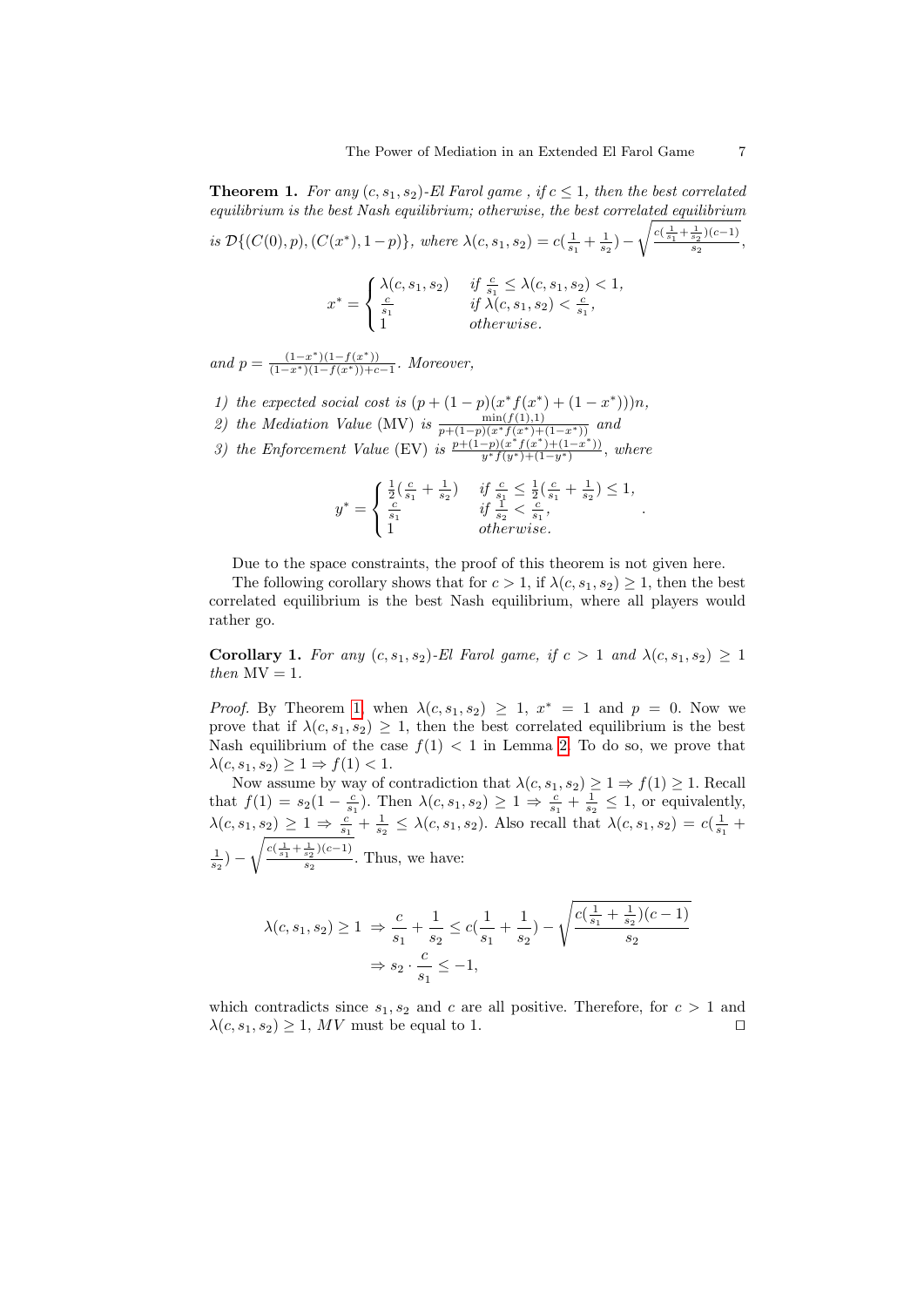<span id="page-7-1"></span>Now we show that  $MV$  and  $EV$  can be unbounded in the following corollaries.

Corollary 2. For any  $(2 + \epsilon, \frac{2+\epsilon}{1-\epsilon}, \frac{1}{\epsilon})$ -El Farol game, as  $\epsilon \to 0$ , MV  $\to \infty$ .

*Proof.* For any  $(2 + \epsilon, \frac{2+\epsilon}{1-\epsilon}, \frac{1}{\epsilon})$ -El Farol game, we have  $f(1) = 1$ . By Theorem [1,](#page-6-0) we obtain  $x^* = 1 - \epsilon$ ,  $f(x^*) = 0$  and  $p = \frac{\epsilon}{1+2\epsilon}$  for  $\epsilon \leq \frac{1}{2}$ √  $(3-1)$ . Thus we have

$$
\lim_{\epsilon \to 0} MV = \lim_{\epsilon \to 0} \frac{\min\left(f(1), 1\right)}{\frac{\epsilon}{1+2\epsilon} + \epsilon\left(\frac{1+\epsilon}{1+2\epsilon}\right)} = \infty.
$$

 $\Box$ 

<span id="page-7-2"></span>Corollary 3. For any  $(1+\epsilon, \frac{1+\epsilon}{1-\epsilon}, \frac{1}{\epsilon})$ -El Farol game, as  $\epsilon \to 0$ , EV  $\to \infty$ .

*Proof.* For any  $(1 + \epsilon, \frac{1+\epsilon}{1-\epsilon}, \frac{1}{\epsilon})$ -El Farol game, by Theorem [1,](#page-6-0) we obtain  $x^* =$  $1 + \epsilon^2 - \epsilon \sqrt{}$  $\overline{1+\epsilon^2}$  and  $f(x^*)=1+\epsilon-$ √  $1 - \epsilon^2$ . Then we have

$$
p = \frac{(1 - (1 + \epsilon^2 - \epsilon\sqrt{1 + \epsilon^2})) (1 - (1 + \epsilon - \sqrt{1 - \epsilon^2}))}{(1 - (1 + \epsilon^2 - \epsilon\sqrt{1 + \epsilon^2})) (1 - (1 + \epsilon - \sqrt{1 - \epsilon^2})) + \epsilon}.
$$

Also we have  $y^* = 1 - \epsilon$  and  $f(y^*) = 0$  for  $\epsilon \leq \frac{1}{2}$ . Thus we have

$$
\lim_{\epsilon \to 0} EV = \lim_{\epsilon \to 0} \frac{p + (1 - p)(x^* f(x^*) + (1 - x^*))}{y^* f(y^*) + (1 - y^*)} = \infty.
$$



<span id="page-7-0"></span>Fig. 2. NE, MED, OPT, MV and EV with respect to  $s_1$  and  $s_2$ .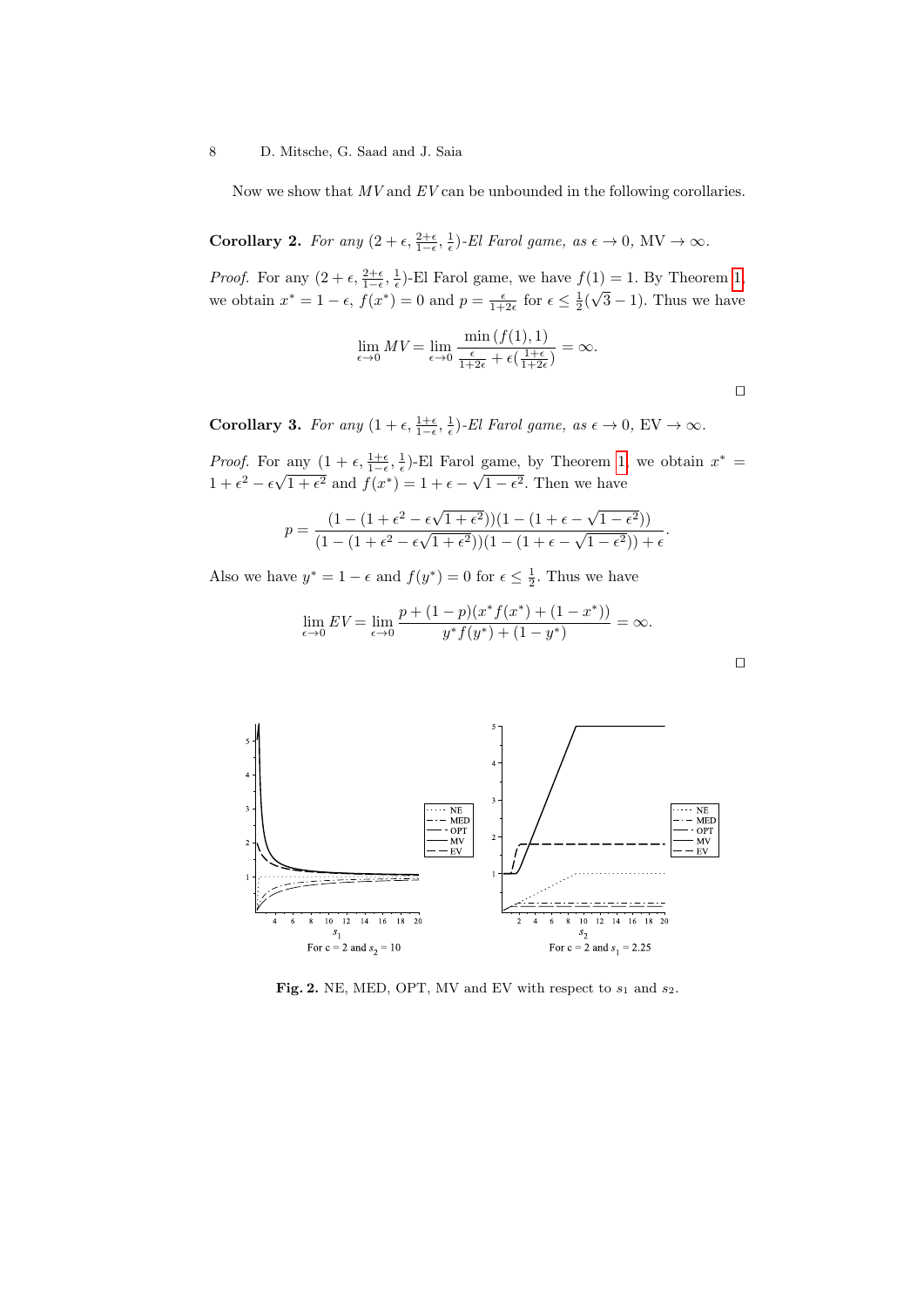

<span id="page-8-0"></span>Fig. 3. NE, MED, OPT, MV and EV with respect to  $c/s_1$ .

Based on these results, we show in Figures [2](#page-7-0) and [3](#page-8-0) the social cost of the best Nash equilibrium (NE), the expected social cost of our optimal mediator (MED) and the optimal social cost (OPT), normalized by n, with respect to  $s_1$ ,  $s_2$  and  $c/s<sub>1</sub>$ . Also we show the corresponding *Mediation Value (MV)* and *Enforcement* Value  $(EV)$ .

In Figure [2,](#page-7-0) the left plot shows that for  $c = 2$  and  $s_2 = 10$ , the values of NE, MED, OPT increase, each up to a certain point, when  $s_1$  increases; however, the values of  $MV$  and  $EV$  decrease when  $s_1$  increases. Moreover,  $MV$  reaches its peak at the point where the best Nash equilibrium starts to remain constant with respect to  $s_1$ . In the right plot, we set  $c = 2$  and  $s_1 = 2.25$ ; it shows that the values of NE, MED, OPT,  $MV$  and  $EV$  increase, each up to a certain point, when  $s_2$  increases.

Figure [3](#page-8-0) illustrates Corollaries [2](#page-7-1) and [3,](#page-7-2) and it shows how fast  $MV$  and  $EV$  go to infinity with respect to  $c/s_1$ , where  $c/s_1 = 1 - \epsilon$ . The left plot shows that for any  $(2+\epsilon, \frac{2+\epsilon}{1-\epsilon}, \frac{1}{\epsilon})$ -El Farol game, as  $c/s_1 \to 1$   $(\epsilon \to 0)$ ,  $MV \to \infty$  and  $EV \to 2$ . In the right plot, for any  $(1 + \epsilon, \frac{1+\epsilon}{1-\epsilon}, \frac{1}{\epsilon})$ -El Farol game, as  $c/s_1 \to 1$   $(\epsilon \to 0)$ ,  $EV \to \infty$  and  $MV \to 2$ .

Note that for any  $(c, s_1, s_2)$ -El Farol game, if  $c/s_1 = 1$ , then the best correlated equilibrium is at which all players would rather go with a social cost of 0, that is the best Nash equilibrium as well. Therefore, once  $c/s_1$  is equal to 1, MV drops to 1.

#### The cost to stay assumption

Now we justify our assumption that the cost to stay is unity. Let  $(c', s'_1, s'_2, t')$ -El Farol game be a variant of  $(c, s_1, s_2)$ -El Farol game, where  $0 < c' < s'_1, s' > 0$ and the cost to stay is  $t' > 0$ . If x is the fraction of players to go, then the cost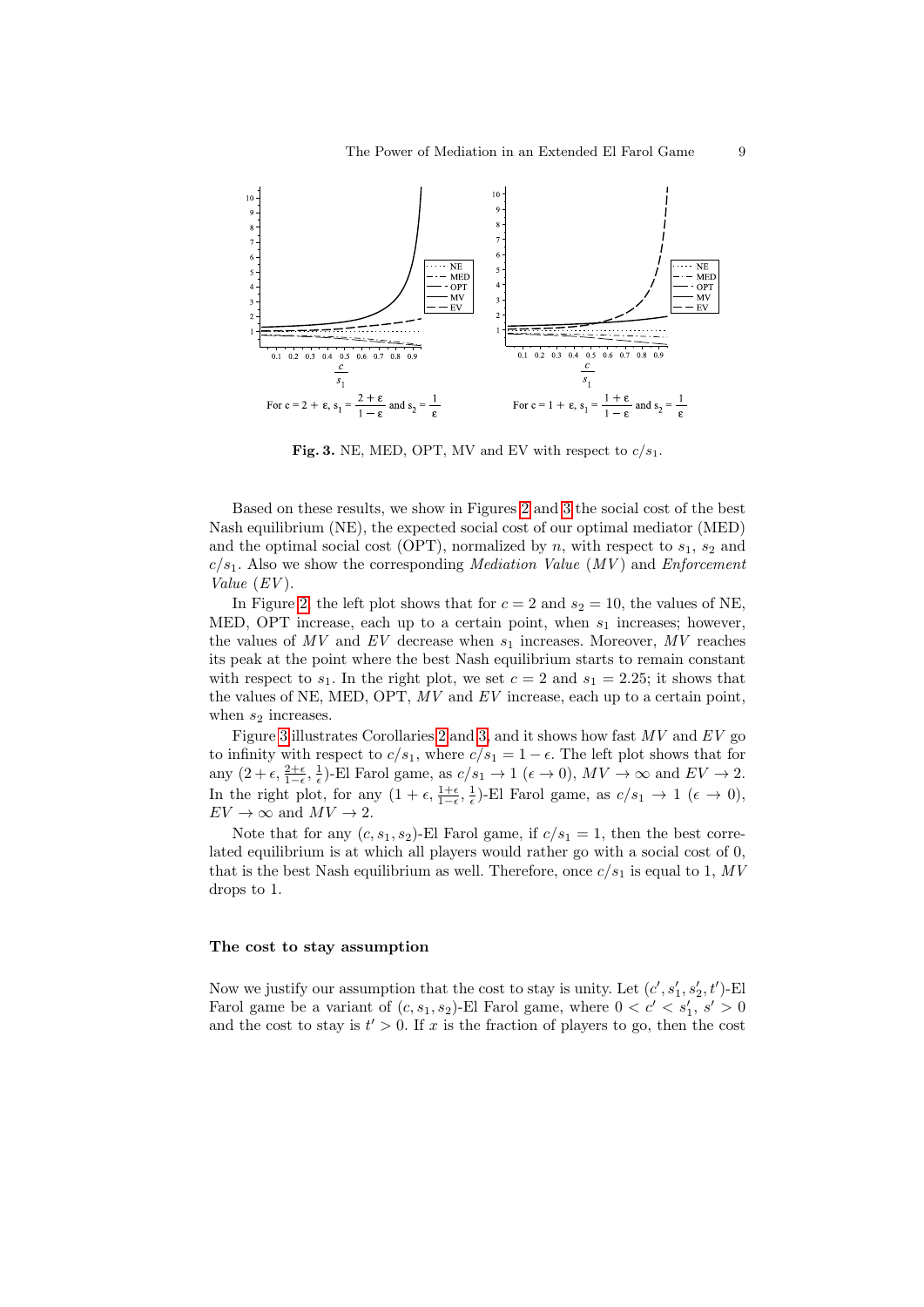$f'(x)$  for any player to go is as follows:

$$
f'(x) = \begin{cases} c' - s'_1 x & 0 \le x \le \frac{c'}{s'_1}, \\ s'_2 (x - \frac{c'}{s'_1}) & \frac{c'}{s'_1} \le x \le 1. \end{cases}
$$

The following lemma shows that any  $(c', s'_1, s'_2, t')$ -El Farol game can be reduced to a  $(c, s_1, s_2)$ -El Farol game.

**Lemma 3.** Any  $(c', s'_1, s'_2, t')$ -El Farol game can be reduced to a  $(c, s_1, s_2)$ -El Farol game that has the same Mediation Value and Enforcement Value, where  $c = \frac{c'}{t'}$  $\underline{c}^{\prime}_{t^{\prime}}, s_{1} = \frac{s_{1}^{\prime}}{t^{\prime}}$  and  $s_{2} = \frac{s_{2}^{\prime}}{t^{\prime}}$ .

*Proof.* In a manner similar to Theorem [\(1\)](#page-6-0), for any  $(c', s'_1, s'_2, t')$ -El Farol game, if  $c > t'$ , then the best correlated equilibrium is  $\mathcal{D}\{(C(0), p'), (C(x'), 1 - p')\},\$ where  $\lambda'(c', s'_1, s'_2, t') = c'(\frac{1}{s'_1} + \frac{1}{s'_2}) \sqrt{\frac{c'(\frac{1}{s'_1}+\frac{1}{s'_2})(c'-t')}{c'}}$  $\frac{s'_2}{s'_2};$  $x' =$  $\sqrt{ }$  $\int$  $\mathcal{L}$  $\lambda'(c', s'_1, s'_2, t')$  if  $\frac{c'}{s'_1}$  $\frac{c'}{s'_1} \leq \lambda'(c', s'_1, s'_2, t') < 1,$  $c'$  $\frac{c'}{s'_1}$  if  $\lambda'(c', s'_1, s'_2, t') < \frac{c'}{s'_1}$  $\frac{c}{s_1'}$ 1 otherwise.

and  $p' = \frac{(1-x')(t'-f(x'))}{(1-x')(t'-f(x'))+c'-t'}$ . Moreover,

1) the Mediation Value  $(MV')$  is  $\frac{\min(f'(1),t')}{p't'+(1-p')(x'f(x')+(1-x')t')}$  and

2) the Enforcement Value  $(EV')$  is  $\frac{p't'+(1-p')(x'f(x')+(1-x')t')}{y'f(y')+(1-y')t'}$ , where

$$
y' = \begin{cases} \frac{1}{2}(\frac{c'}{s'_1} + \frac{t'}{s'_2}) & \text{if } \frac{c'}{s'_1} \le \frac{1}{2}(\frac{c'}{s'_1} + \frac{t'}{s'_2}) \le 1, \\ \frac{c'}{s'_1} & \text{if } \frac{t'}{s'_2} < \frac{c'}{s'_1}, \\ 1 & otherwise. \end{cases}
$$

.

Similarly, for  $c \le t'$ , we have  $MV' = 1$  and  $EV' = \frac{\min(f'(1), t')}{y' f(y') + (1 - y') t'}$ .

For both cases, by Theorem [1,](#page-6-0) if we set  $c = c'/t'$ ,  $s_1 = s'_1/t'$  and  $s_2 =$  $s'_2/t'$ , then we have  $f'(1) = f(1) \cdot t'$ ; also we get  $y' = y^*$  and  $\lambda'(c', s'_1, s'_2, t') =$  $\lambda(c, s_1, s_2)$ . This implies that  $f'(y') = f(y^*) \cdot t'$  and  $x' = x^*$ ; which in turn  $f'(x') = f(x^*) \cdot t'$  and  $p' = p$ . Thus, we obtain  $MV' = MV$  and  $EV' = EV$ .  $\Box$ 

# <span id="page-9-0"></span>5 Conclusion

We have extended the traditional El Farol game to have both negative and positive network effects. We have described an optimal mediator, and we have measured the *Mediation Value* and the *Enforcement Value* to completely characterize the benefit of our mediator with respect to the best Nash equilibrium and the optimal social cost.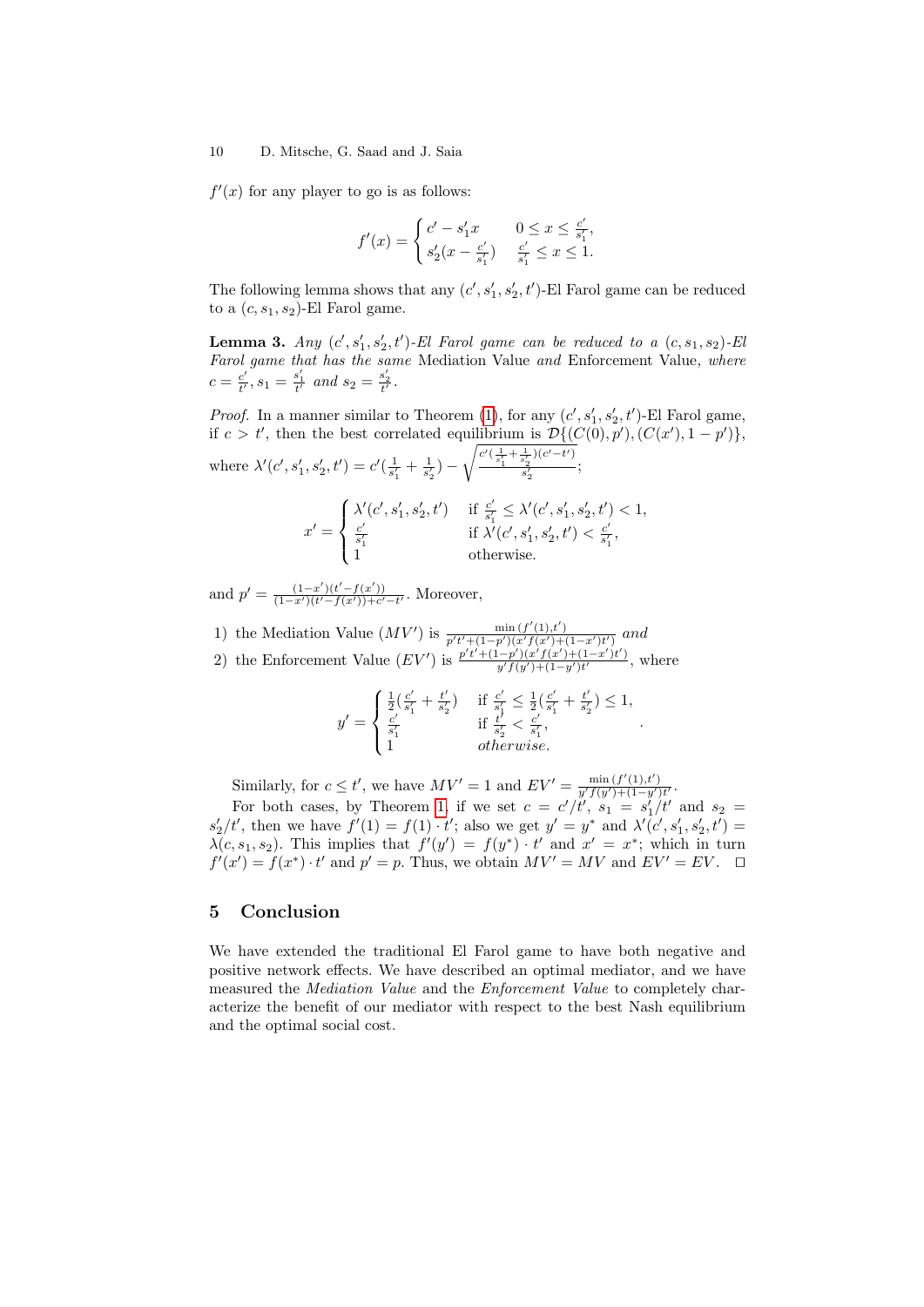Several open questions remain including the following: can we generalize our results for our game where the players choose among  $k > 2$  actions? How many configurations are required to design an optimal mediator when there are  $k > 2$ actions? Another problem is characterizing the  $MV$  and  $EV$  values for our game with the more powerful mediators in  $[2,4,5,6,7,8,9,10,11]$  $[2,4,5,6,7,8,9,10,11]$  $[2,4,5,6,7,8,9,10,11]$  $[2,4,5,6,7,8,9,10,11]$  $[2,4,5,6,7,8,9,10,11]$  $[2,4,5,6,7,8,9,10,11]$  $[2,4,5,6,7,8,9,10,11]$  $[2,4,5,6,7,8,9,10,11]$  $[2,4,5,6,7,8,9,10,11]$ . How much would these more powerful mediators reduce the social cost over our type of weaker mediator?

# References

- <span id="page-10-0"></span>1. Koutsoupias, E., Papadimitriou, C.: Worst-case equilibria. In: Proceedings of the 16th Annual Symposium on Theoretical Aspects of Computer Science. STACS'99, Berlin, Heidelberg, Springer-Verlag (1999) 404–413
- <span id="page-10-1"></span>2. Ashlagi, I., Monderer, D., Tennenholtz, M.: Mediators in position auctions. In: Proceedings of the 8th ACM Conference on Electronic Commerce. EC '07, New York, NY, USA, ACM (2007) 279–287
- <span id="page-10-2"></span>3. Díaz, J., Mitsche, D., Rustagi, N., Saia, J.: On the power of mediators. In: Proceedings of the 5th International Workshop on Internet and Network Economics. WINE '09, Berlin, Heidelberg, Springer-Verlag (2009) 455–462
- <span id="page-10-3"></span>4. Forgó, F.: A generalization of correlated equilibrium: A new protocol. Mathematical Social Sciences 60(3) (2010) 186–190
- <span id="page-10-4"></span>5. Forgó, F.: Measuring the power of soft correlated equilibrium in 2-facility simple non-increasing linear congestion games. Central European Journal of Operations Research (2012) 1–17
- <span id="page-10-5"></span>6. Monderer, D., Tennenholtz, M.: Strong mediated equilibrium. Artif. Intell. 173(1) (January 2009) 180–195
- <span id="page-10-6"></span>7. Peleg, B., Procaccia, A.D.: Implementation by mediated equilibrium. International Journal of Game Theory 39(1-2) (2010) 191–207
- <span id="page-10-7"></span>8. Rozenfeld, O., Tennenholtz, M.: Strong and correlated strong equilibria in monotone congestion games. In: Proceedings of the 2nd International Workshop on Internet and Network Economics. WINE'06, Berlin, Heidelberg, Springer-Verlag (2006) 74–86
- <span id="page-10-8"></span>9. Rozenfeld, O., Tennenholtz, M.: Group dominant strategies. In: Proceedings of the 3rd International Workshop on Internet and Network Economics. WINE'07, Berlin, Heidelberg, Springer-Verlag (2007) 457–468
- <span id="page-10-9"></span>10. Rozenfeld, O., Tennenholtz, M.: Routing mediators. In: Proceedings of the 20th International Joint Conference on Artificial Intelligence. IJCAI'07, San Francisco, CA, USA, Morgan Kaufmann Publishers Inc. (2007) 1488–1493
- <span id="page-10-10"></span>11. Tennenholtz, M.: Game-theoretic recommendations: some progress in an uphill battle. In: Proceedings of the 7th International Joint Conference on Autonomous Agents and Multiagent Systems. AAMAS '08, Richland, SC (2008) 10–16
- <span id="page-10-11"></span>12. Aumann, R.: Subjectivity and correlation in randomized games. Mathematical Economics 1 (1974) 67–96
- <span id="page-10-12"></span>13. Ashlagi, I., Monderer, D., Tennenholtz, M.: On the value of correlation. Journal of Artificial Intelligence Research (JAIR) 33 (2008) 575–613
- <span id="page-10-13"></span>14. Arthur, B.: Bounded rationality and inductive behavior (the el farol problem). American Economic Review 84 (1994) 406–411
- <span id="page-10-14"></span>15. De Cara, M., Pla, O., Guinea, F.: Competition, efficiency and collective behavior in the "el farol" bar model. The European Physical Journal B - Condensed Matter and Complex Systems 10(1) (1999) 187–191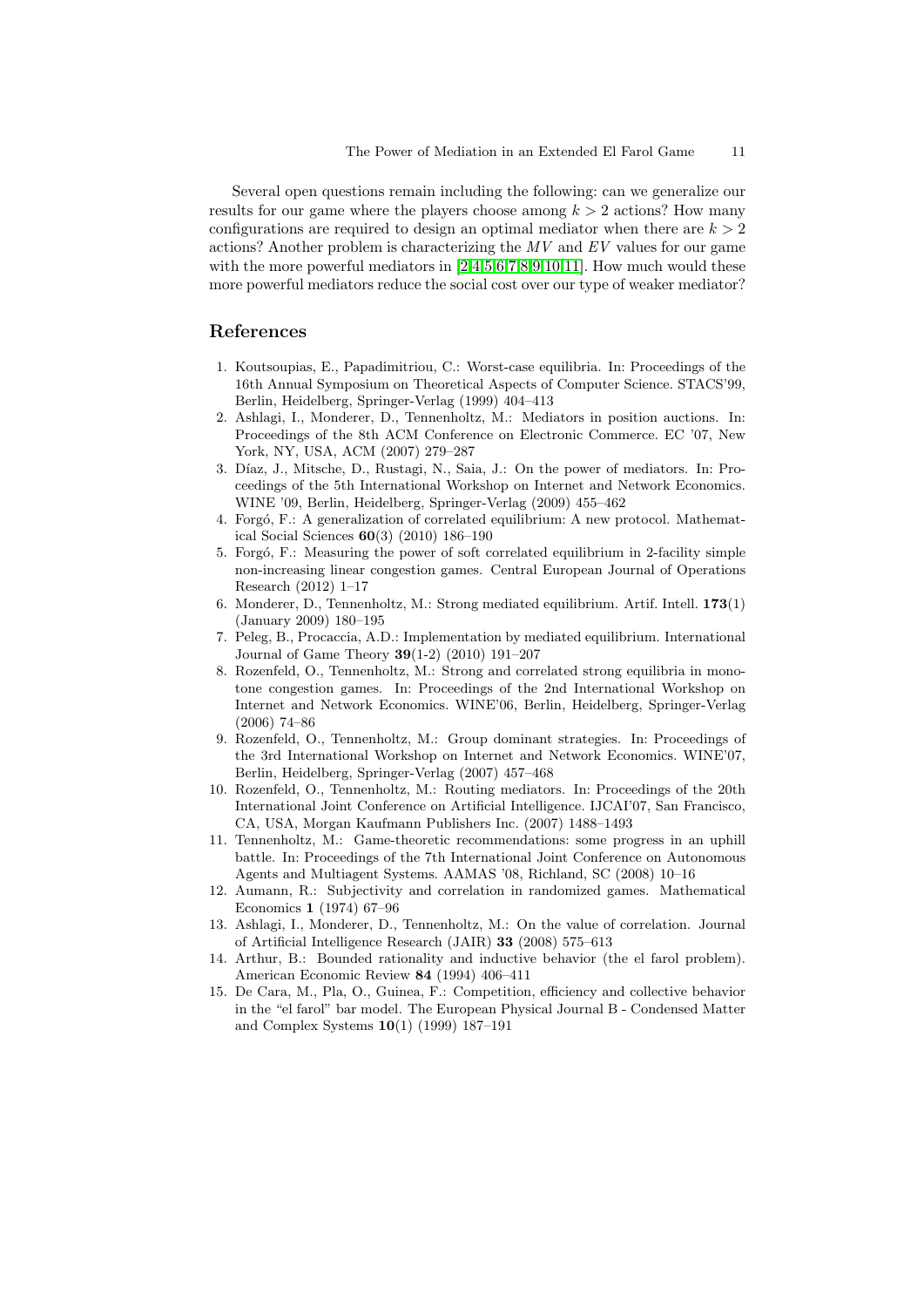- 12 D. Mitsche, G. Saad and J. Saia
- <span id="page-11-0"></span>16. Challet, D., Marsili, M., Ottino, G.: Shedding light on el farol. Physica A: Statistical Mechanics and Its Applications 332 (2004) 469–482
- <span id="page-11-1"></span>17. Lus, H., Aydin, C., Keten, S., Unsal, H., Atiligan, A.: El farol revisited. Physica A: Statistical Mechanics and Its Applications 346(3-4) (2005) 651–656
- <span id="page-11-2"></span>18. Easley, D., Kleinberg, J.: Networks, Crowds, and Markets: Reasoning About a Highly Connected World. Cambridge University Press, New York, NY, USA (2010)
- <span id="page-11-3"></span>19. Aumann, R., Shapley, L.: Values of Non-Atomic Games. A Rand Corporation Research Study Series. Princeton University Press (1974)
- <span id="page-11-4"></span>20. Schmeidler, D.: Equilibrium points of nonatomic games. Journal of Statistical Physics 7(4) (1973) 295–300
- <span id="page-11-5"></span>21. Christodoulou, G., Koutsoupias, E.: On the price of anarchy and stability of correlated equilibria of linear congestion games. In: Proceedings of the 13th annual European Symposium on Algorithms. ESA'05, Berlin, Heidelberg, Springer-Verlag (2005) 59–70
- <span id="page-11-6"></span>22. Brandt, F., Fischer, F., Harrenstein, P., Shoham, Y.: A game-theoretic analysis of strictly competitive multiagent scenarios. In: Proceedings of the 20th International Joint Conference on Artifical Intelligence. IJCAI'07, San Francisco, CA, USA, Morgan Kaufmann Publishers Inc. (2007) 1199–1206
- <span id="page-11-7"></span>23. Brandt, F., Fischer, F., Shoham, Y.: On strictly competitive multi-player games. In: Proceedings of the 21st national conference on Artificial intelligence. Volume 1 of AAAI'06., AAAI Press (2006) 605–612
- <span id="page-11-8"></span>24. Aspnes, J., Chang, K., Yampolskiy, A.: Inoculation strategies for victims of viruses and the sum-of-squares partition problem. Journal of Computer and System Science 72(6) (2006) 1077–1093
- <span id="page-11-9"></span>25. Moscibroda, T., Schmid, S., Wattenhofer, R.: When selfish meets evil: byzantine players in a virus inoculation game. In: Proceedings of the twenty-fifth annual ACM symposium on Principles of Distributed Computing. PODC '06, New York, NY, USA, ACM (2006) 35–44
- <span id="page-11-10"></span>26. Jiang, A.X., Procaccia, A.D., Qian, Y., Shah, N., Tambe, M.: Defender (mis)coordination in security games. In: International Joint Conference on Artificial Intelligence (IJCAI). (2013)
- <span id="page-11-11"></span>27. Bradonjic, M., Ercal-Ozkaya, G., Meyerson, A., Roytman, A.: On the price of mediation. In: Proceedings of the 10th ACM Conference on Electronic Commerce. EC '09, New York, NY, USA, ACM (2009) 315–324
- <span id="page-11-12"></span>28. Papadimitriou, C.H., Roughgarden, T.: Computing correlated equilibria in multiplayer games. J. ACM 55(3) (August 2008) 1–29
- <span id="page-11-13"></span>29. Abraham, I., Dolev, D., Gonen, R., Halpern, J.: Distributed computing meets game theory: Robust mechanisms for rational secret sharing and multiparty computation. In: Proceedings of the 25th Annual ACM Symposium on Principles of Distributed Computing. PODC '06, New York, NY, USA, ACM (2006) 53–62
- <span id="page-11-14"></span>30. Abraham, I., Dolev, D., Halpern, J.Y.: Lower bounds on implementing robust and resilient mediators. In: Proceedings of the 5th Conference on Theory of Cryptography. TCC'08, Berlin, Heidelberg, Springer-Verlag (2008) 302–319
- <span id="page-11-15"></span>31. Forges, F.: An approach to communication equilibria. Econometrica 54(6) (1986) 1375–1385
- <span id="page-11-16"></span>32. Myerson, R.B.: Multistage games with communication. Econometrica 54(2) (March 1986) 323–58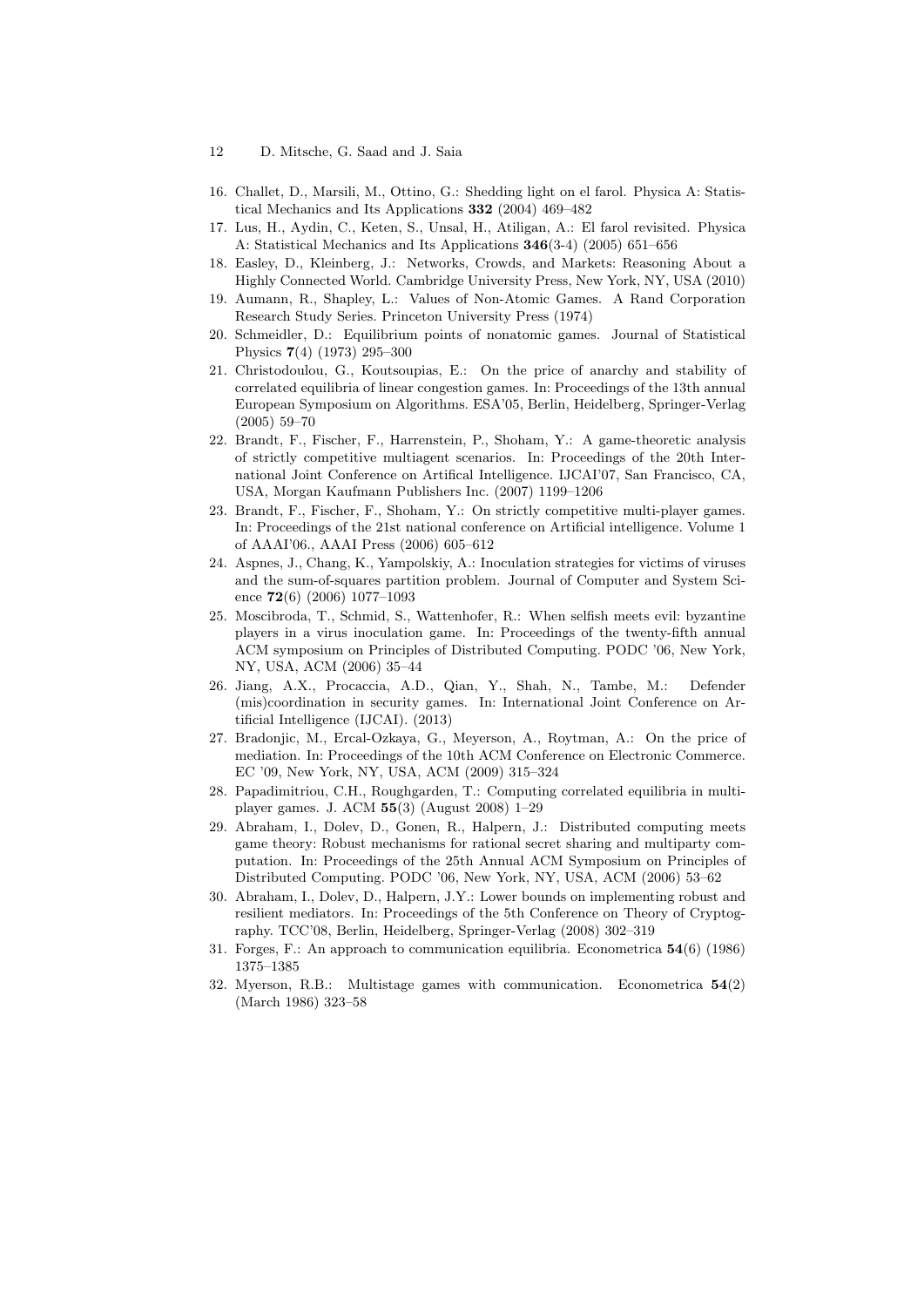## A Appendix - Proof of Theorem [1](#page-6-0)

First of all, we call a mediator over  $k$  configurations when the configuration distribution this mediator uses has  $k$  configurations.

The proof has four main parts. The first part is The Reduction of Mediators for  $c > 1$ , where we prove that if  $c > 1$ , then for any optimal mediator over  $k > 2$  configurations, there is a mediator over two configurations that has the same social cost. The second part is The Reduction of Mediators for  $c \leq 1$ , where we prove that if  $c \leq 1$ , then the best correlated equilibrium is the best Nash equilibrium. The third part is An Optimal Mediator, where we describe an optimal mediator for any arbitrary constants  $c, s<sub>1</sub>$  and  $s<sub>2</sub>$ . Finally, the fourth part is The Mediation Metrics, where we measure the Mediation Value and the Enforcement Value.

Recall that  $x_i$  is the fraction of players that are advised to go in configuration  $C(x_i)$  which is selected with probability  $p_i$  in a configuration distribution,  $\mathcal{D}\{(C(x_1), p_1), ..., (C(x_k), p_k)\}\$ , for  $1 \leq i \leq k$ . We define  $\Delta(x_i) = 1 - f(x_i)$ , where  $f(x_i)$  is defined in Equation [\(1\)](#page-2-1).

# A.1 The Reduction of Mediators for  $c > 1$

<span id="page-12-3"></span>In this section, we consider the case that  $c > 1$ .

**Lemma 4** For any mediator over k configurations, and for  $1 \le i \le k$ ,  $\Delta(x_i) > 0$ *iff*  $\left(\frac{c-1}{s_1} < x_i < \frac{1}{s_2} + \frac{c}{s_1} \text{ and } f(1) \geq 1\right)$  or  $\left(\frac{c-1}{s_1} < x_i \leq 1 \text{ and } f(1) < 1\right)$ ; and  $\Delta(x_i) < 0$  iff  $0 \le x_i < \frac{\overline{c-1}}{s_1}$  or  $(\frac{1}{s_2} + \frac{c}{s_1} < x_i \le 1$  and  $f(1) > 1$ .

*Proof.* Recall that  $\Delta(x_i) = 1 - f(x_i)$ . Then by Equation [\(1\)](#page-2-1), we have

$$
\Delta(x_i) = \begin{cases} \Delta_1(x_i) & 0 \le x_i \le \frac{c}{s_1}, \\ \Delta_2(x_i) & \frac{c}{s_1} \le x_i \le 1. \end{cases}
$$

where  $\Delta_1(x_i) = 1 - (c - s_1 x_i)$  and  $\Delta_2(x_i) = 1 - s_2 (x_i - \frac{c}{s_1})$ . Now we make a case analysis: Case 1:  $0 \le x_i \le \frac{c}{s_1}$ :  $\Delta_1(x_i) < 0 \Longleftrightarrow 0 \le x_i < \frac{c-1}{s_1}$ ; and  $\Delta_1(x_i) > 0 \Longleftrightarrow \frac{c-1}{s_1} <$  $x_i \leq \frac{c}{s_1}.$ **Case 2:**  $\frac{c}{s_1} \leq x_i \leq 1$ :  $\Delta_2(x_i) > 0 \iff (\frac{c}{s_1} \leq x_i < \frac{1}{s_2} + \frac{c}{s_1} \text{ and } f(1) \geq 1)$  or  $(\frac{c}{s_1} \leq x_i \leq 1 \text{ and } f(1) < 1);$  and  $\Delta_2(x_i) < 0 \Longleftrightarrow (\frac{1}{s_2} + \frac{c}{s_1} < x_i \leq 1 \text{ and } f(1) >$  $1$ ).

<span id="page-12-2"></span>**Lemma 5**  $\mathcal{D}\{(C(x_1), p_1), \ldots, (C(x_k), p_k)\}\$ is a correlated equilibrium iff

<span id="page-12-0"></span>
$$
\sum_{i=1}^{k} p_i x_i \Delta(x_i) \ge 0
$$
\n(2)

and

<span id="page-12-1"></span>
$$
\sum_{i=1}^{k} p_i (1 - x_i) \Delta(x_i) \le 0.
$$
 (3)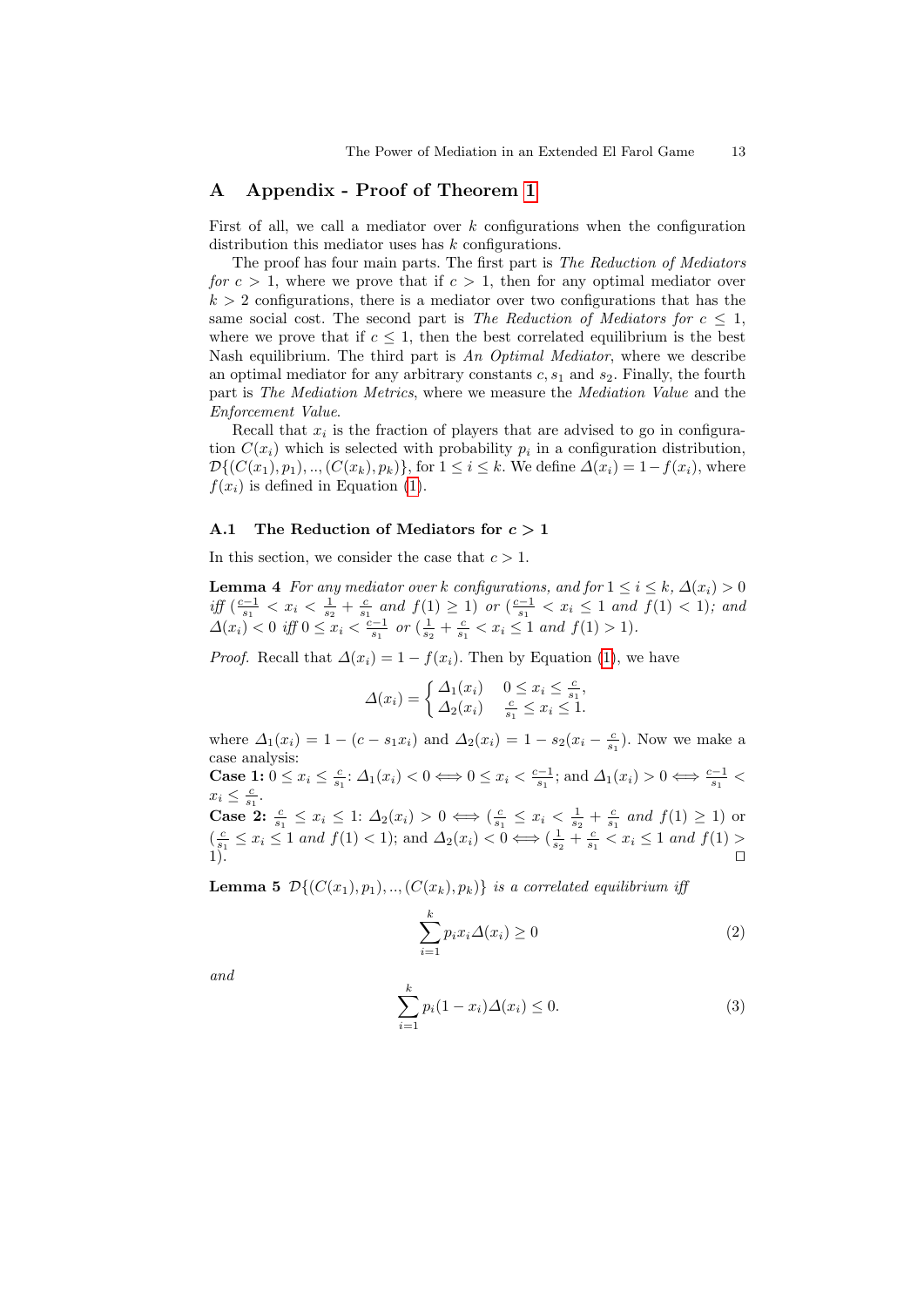*Proof.* Recall that  $\mathcal{E}_{G}^{i}$  is the event that the mediator advises player *i* to go,  $C_{G}^{i}$  is the event that the mediator advises player i to stay, and  $C_S^i$  is the cost for player i to stay. Also we will omit the index i since the players are symmetric.

By definition,  $\mathcal{D}\{(C(x_1), p_1), ..., (C(x_k), p_k)\}\)$  is a correlated equilibrium iff

$$
\mathbf{E}\left[C_S|\mathcal{E}_G\right] \ge \mathbf{E}\left[C_G|\mathcal{E}_G\right],
$$
  
\n
$$
\mathbf{E}\left[C_G|\mathcal{E}_S\right] \ge \mathbf{E}\left[C_S|\mathcal{E}_S\right].
$$

Note that:

$$
\mathbf{E}\left[C_S|\mathcal{E}_G\right] = 1,
$$
\n
$$
\mathbf{E}\left[C_G|\mathcal{E}_G\right] = \frac{\sum_{i=1}^k p_i f(x_i) x_i}{\sum_{i=1}^k p_i x_i},
$$
\n
$$
\mathbf{E}\left[C_G|\mathcal{E}_S\right] = \frac{\sum_{i=1}^k p_i f(x_i)(1 - x_i)}{\sum_{i=1}^k p_i(1 - x_i)}
$$

and

$$
E(C_S|\mathcal{E}_S)=1.
$$

Therefore,  $\mathcal{D}\{(C(x_1), p_1), \ldots, (C(x_k), p_k)\}\)$  is a correlated equilibrium iff

<span id="page-13-0"></span>
$$
\frac{\sum_{i=1}^{k} p_i f(x_i) x_i}{\sum_{i=1}^{k} p_i x_i} \le 1
$$
\n
$$
(4)
$$

and

<span id="page-13-1"></span>
$$
\frac{\sum_{i=1}^{k} p_i f(x_i)(1 - x_i)}{\sum_{i=1}^{k} p_i (1 - x_i)} \ge 1.
$$
\n(5)

By rearranging Inequalities [\(4\)](#page-13-0) and [\(5\)](#page-13-1), we have

$$
\sum_{i=1}^{k} p_i x_i (1 - f(x_i)) \ge 0
$$

<span id="page-13-2"></span>and

$$
\sum_{i=1}^{k} p_i (1 - x_i)(1 - f(x_i)) \le 0.
$$

 $\Box$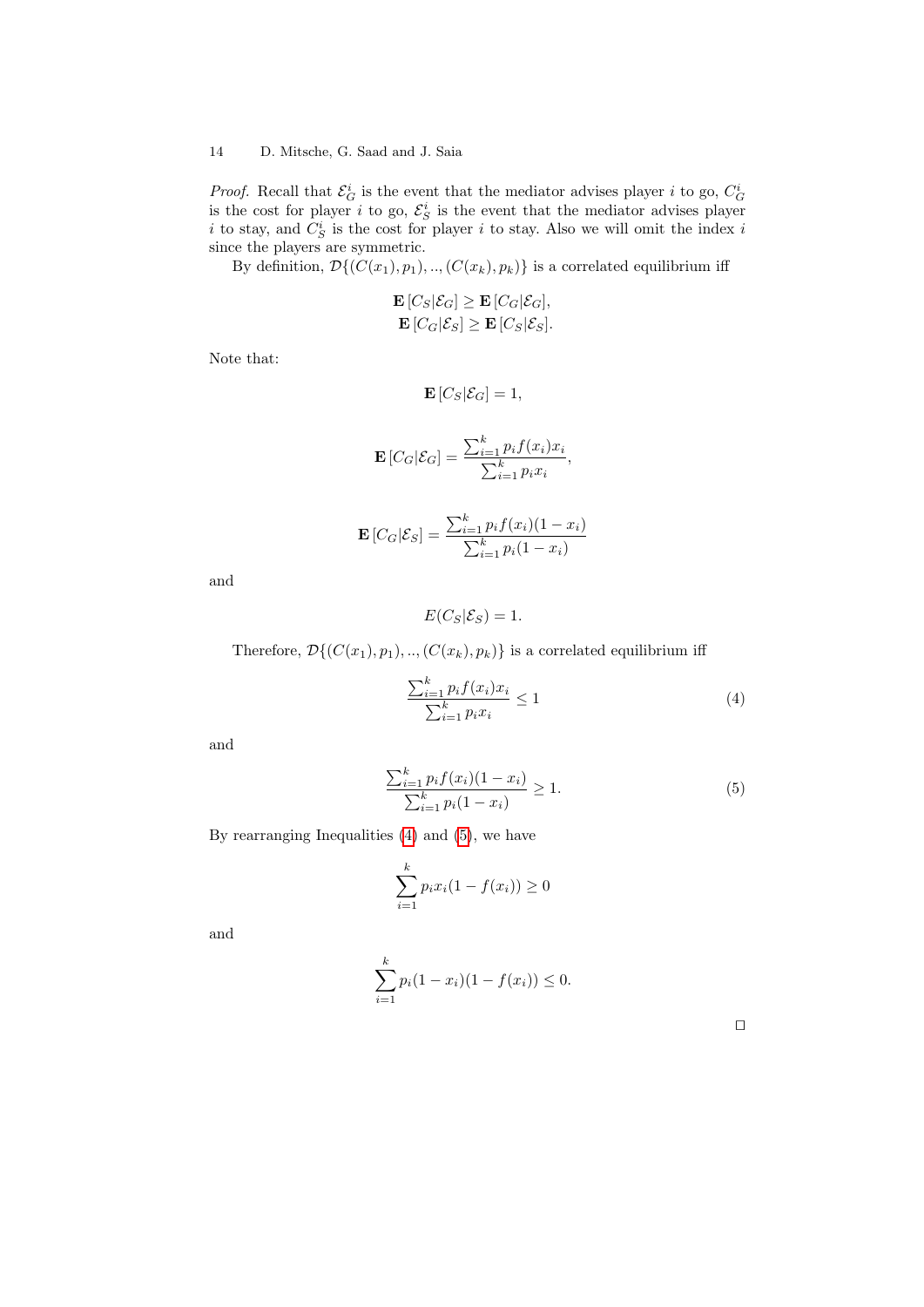**Lemma 6** The expected social cost of  $\mathcal{D}\{(C(x_1), p_1), \ldots, (C(x_k), p_k)\}\$ is

$$
(1 - \sum_{i=1}^{k} p_i x_i \Delta(x_i))n.
$$

*Proof.* Let  $Cost(C(x_i))$  be the cost of configuration  $C(x_i)$  in  $\mathcal{D}\{(C(x_1), p_1), \ldots, C(x_n)\}$  $(C(x_k), p_k)$ , for  $1 \leq i \leq k$ . We know that the expected social cost of  $\mathcal{D}\{(C(x_1), p_1)\}$  $,...,(C(x_k), p_k)$  is

$$
\sum_{i=1}^{k} p_i Cost(C(x_i)).
$$

We have  $Cost(C(x_i)) = (x_i f(x_i) + (1 - x_i))n$ , and since  $\Delta(x_i) = 1 - f(x_i)$ , it follows that  $Cost(C(x_i)) = (1 - x_i \Delta(x_i))n$ . Therefore, the expected social cost is

$$
\sum_{i=1}^{k} p_i (1 - x_i \Delta(x_i)) n,
$$

or equivalently,

$$
\left(\sum_{i=1}^k p_i - \sum_{i=1}^k p_i x_i \Delta(x_i)\right) n.
$$

Finally, we note that  $\sum_{i=1}^{k} p_i = 1$ .

<span id="page-14-0"></span>**Lemma 7** For any optimal mediator over  $k \geq 2$  configurations,  $\Delta(x_i) \neq 0$  for all  $1 \leq i \leq k$ , and  $\Delta(x_u) > 0$  and  $\Delta(x_v) < 0$  for some  $1 \leq u, v \leq k$ .

*Proof.* First we show that for any optimal mediator over  $k \geq 2$  configurations,  $\Delta(x_i)$  is non-zero for all  $1 \leq i \leq k$ . Assume by way of contradiction that there is an optimal mediator  $M_k$  that uses  $\mathcal{D}\{(C(x_1), p_1), \ldots, (C(x_k), p_k)\}\)$ , and there is some  $1 \leq j \leq k$  such that  $\Delta(x_j) = 0$ . Recall that  $0 \leq p_j \leq 1$ . Now let  $\mathcal{D}\{(C(x_1), \frac{p_1}{1-p_j}),..,(C(x_{j-1}),\frac{p_{j-1}}{1-p_j})$  $\frac{p_{j-1}}{1-p_j}$ ),  $(C(x_{j+1}), \frac{p_{j+1}}{1-p_j})$  $\frac{p_{j+1}}{1-p_j}),\ldots,(C(x_k),\frac{p_k}{1-p_j})\}$  be a configuration distribution over  $k-1$  configurations.

Since  $M_k$  is a mediator and  $\Delta(x_j) = 0$ , Constraints [\(2\)](#page-12-0) and [\(3\)](#page-12-1) of Lemma [5](#page-12-2) imply that

$$
\sum_{1 \le i \le k, i \ne j} p_i x_i \Delta(x_i) \ge 0
$$

and

$$
\sum_{1 \le i \le k, i \ne j} p_i (1 - x_i) \Delta(x_i) \le 0.
$$

Now if we multiply both sides of these two constraints by  $\frac{1}{1-p_j}$ , we have

$$
\sum_{1 \le i \le k, i \ne j} \frac{p_i}{1 - p_j} x_i \Delta(x_i) \ge 0
$$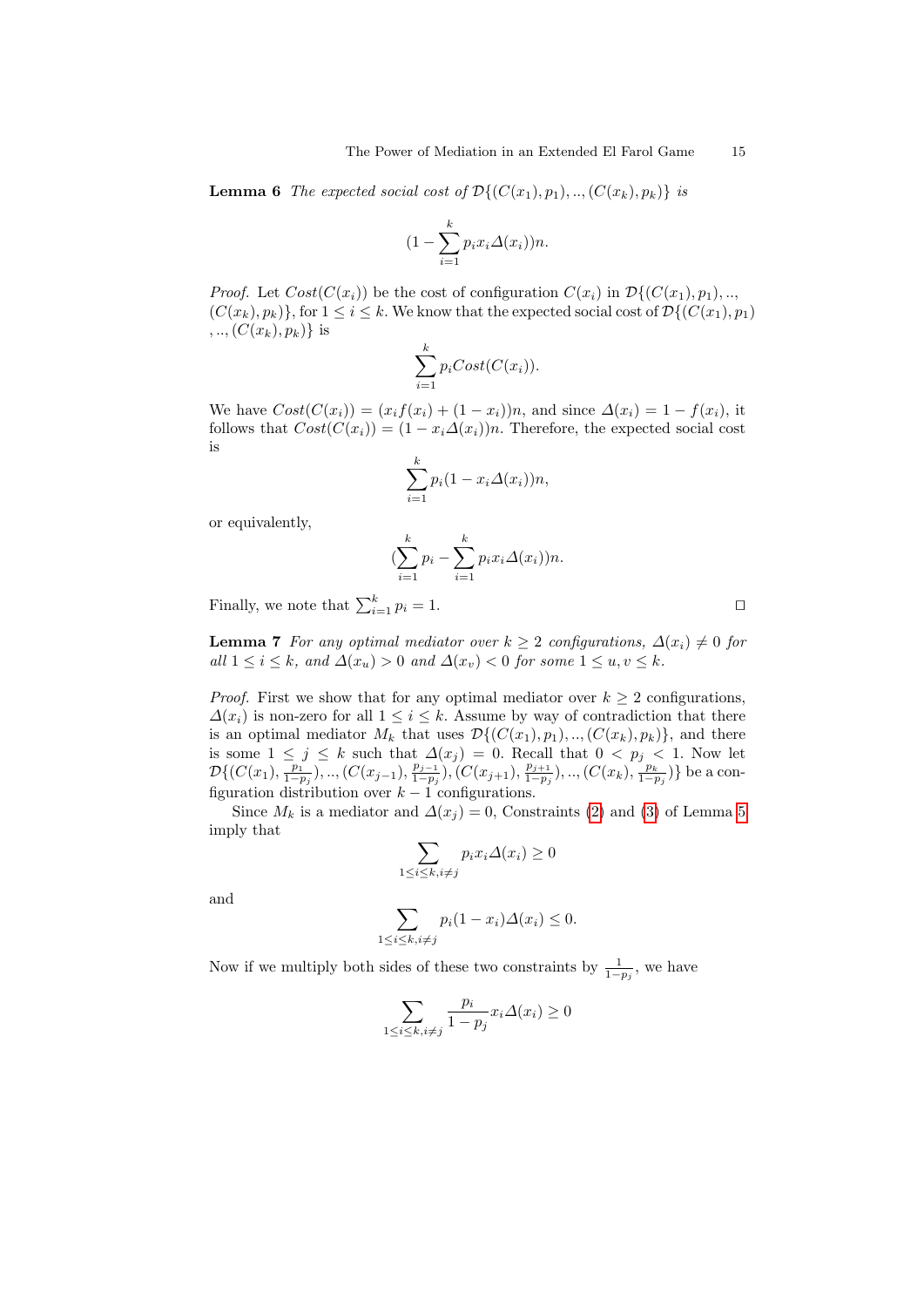and

$$
\sum_{1 \le i \le k, i \ne j} \frac{p_i}{1 - p_j} (1 - x_i) \Delta(x_i) \le 0.
$$

By Lemma [5,](#page-12-2)  $\mathcal{D}\{(C(x_1), \frac{p_1}{1-p_j}),..,(C(x_{j-1}), \frac{p_{j-1}}{1-p_j})\}$  $\frac{p_{j-1}}{1-p_j}$ ),  $(C(x_{j+1}), \frac{p_{j+1}}{1-p_j})$  $\frac{p_{j+1}}{1-p_j}),\ldots,(C(x_k),\frac{p_k}{1-p_j})\}$ is a correlated equilibrium. Let  $M_{k-1}$  be a mediator that uses this correlated equilibrium. By Lemma [6,](#page-13-2) the expected social cost of  $M_{k-1}$  is

$$
(1 - \frac{1}{1 - p_j} \sum_{1 \le i \le k, i \ne j} p_i x_i \Delta(x_i)) n,
$$

and since  $\Delta(x_j) = 0$ , the expected social cost of  $M_k$  is

$$
(1 - \sum_{1 \le i \le k, i \ne j} p_i x_i \Delta(x_i)) n.
$$

We know that  $0 < p_j < 1$  implies  $\frac{1}{1-p_j} > 1$ . Therefore, the expected social cost  $M_{k-1}$  is less than the expected social cost of  $M_k$ . This contradicts the fact that  $M_k$  is optimal.

Recall that  $0 < p_i < 1$  and  $0 \le x_i \le 1$  for all  $1 \le i \le k$ . By Lemma [5,](#page-12-2) Constraint [\(2\)](#page-12-0) implies that there exists u such that  $\Delta(x_u) > 0$  for  $1 \le u \le k$ . Similarly, Constraint [\(3\)](#page-12-1) implies that there exists v such that  $\Delta(x_v) < 0$  for  $1 \le v \le k$ .  $\Box$ 

<span id="page-15-1"></span>**Lemma 8** Any optimal mediator that uses  $\mathcal{D}\{(C(x_1), p_1), \ldots, (C(x_i), p_i), \ldots\}$  $(C(x_k), p_k)$ , where  $k \geq 2$ , has

$$
\sum_{1 \le i \le k, i \ne j} p_i \Delta(x_i)(x_i - x_j) \ge 0, 1 \le j \le k.
$$

*Proof.* Let  $M_k$  be an optimal mediator that uses  $\mathcal{D}\{(C(x_1), p_1), ..., (C(x_j), p_j), ...,$  $(C(x_k), p_k)$ . We know by Lemma [7](#page-14-0) that any configuration,  $C(x_i)$ , has either  $\Delta(x_j) < 0$  or  $\Delta(x_j) > 0$ , for  $1 \leq j \leq k$ . Now fix any  $1 \leq j \leq k$ , and do a case analysis for  $\Delta(x_i)$ .

**Case 1:** If  $\Delta(x_i) < 0$ , then by repeated application of Lemma [5](#page-12-2) we have

<span id="page-15-0"></span>
$$
\frac{\sum_{1 \le i \le k, i \ne j} p_i \Delta(x_i)(1 - x_i)}{(1 - x_j)|\Delta(x_j)|} \le p_j \le \frac{\sum_{1 \le i \le k, i \ne j} p_i \Delta(x_i)x_i}{x_j|\Delta(x_j)|} \tag{6}
$$

Removing  $p_j$  from Inequality [\(6\)](#page-15-0) and rearranging, we get

$$
x_j|\Delta(x_j)|\sum_{1\leq i\leq k, i\neq j} p_i\Delta(x_i)(1-x_i)\leq (1-x_j)|\Delta(x_j)|\sum_{1\leq i\leq k, i\neq j} p_i\Delta(x_i)x_i.
$$

By canceling the common terms, we have

$$
\sum_{1 \le i \le k, i \ne j} p_i \Delta(x_i) x_j \le \sum_{1 \le i \le k, i \ne j} p_i \Delta(x_i) x_i.
$$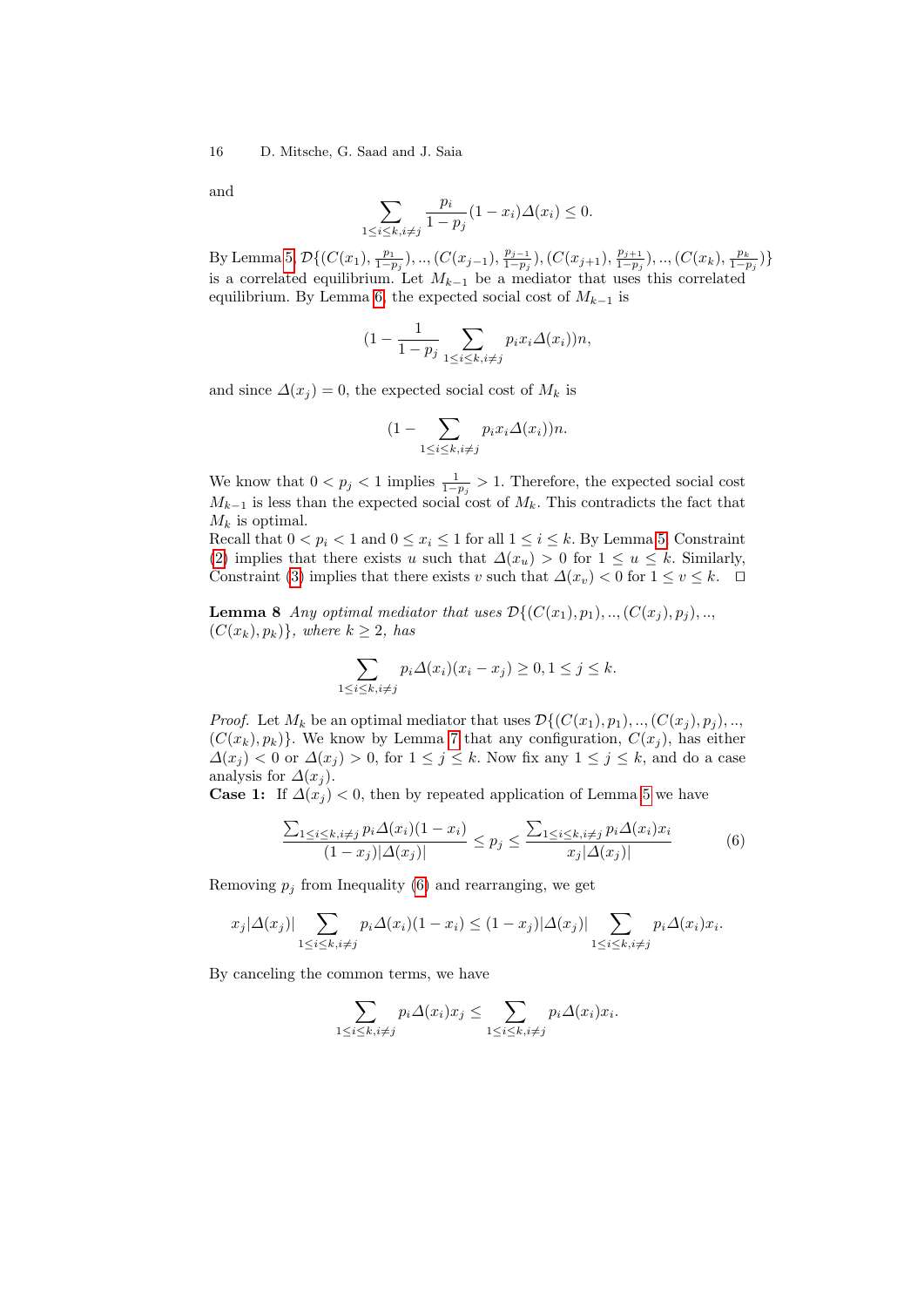**Case 2:** If  $\Delta(x_j) > 0$ , then similarly by repeated application of Lemma [5](#page-12-2) we have

<span id="page-16-0"></span>
$$
\frac{-\sum_{1\leq i\leq k, i\neq j} p_i \Delta(x_i) x_i}{x_j \Delta(x_j)} \leq p_j \leq \frac{-\sum_{1\leq i\leq k, i\neq j} p_i \Delta(x_i)(1-x_i)}{(1-x_j)\Delta(x_j)}\tag{7}
$$

Removing  $p_j$  from Inequality [\(7\)](#page-16-0) and rearranging, we get

$$
x_j \Delta(x_j) \sum_{1 \le i \le k, i \ne j} p_i \Delta(x_i) (1 - x_i) \le (1 - x_j) \Delta(x_j) \sum_{1 \le i \le k, i \ne j} p_i \Delta(x_i) x_i.
$$

By canceling the common terms, we have

$$
\sum_{1 \le i \le k, i \ne j} p_i \Delta(x_i) x_j \le \sum_{1 \le i \le k, i \ne j} p_i \Delta(x_i) x_i.
$$

Since  $j$  is any value between 1 and  $k$ , this implies the statement of the lemma for every such  $j$ .

<span id="page-16-5"></span>**Lemma 9** Consider any mediator  $M_k$  that uses  $\mathcal{D}\{(C(x_1), p_1), ..., (C(x_j), p_j), ...,$  $(C(x_k), p_k)$ , where  $0 < x_j < \frac{c-1}{s_1}$ . Then there exists a mediator  $M'_k$  of less expected social cost, which uses  $\mathcal{D}(\zeta^1(C(x_1), p_1), ..., (C(x'_j), p_j), ..., (C(x_k), p_k))$ , where  $x'_j = 0.$ 

*Proof.* Let  $M_k$  be a mediator that uses  $\mathcal{D}\{(C(x_1), p_1), ..., (C(x_j), p_j), ..., (C(x_k), p_k)\},$ where  $0 < x_j < \frac{c-1}{s_1}$ . By Lemma [5,](#page-12-2) we have

<span id="page-16-1"></span>
$$
p_j x_j \Delta(x_j) + \sum_{1 \le i \le k, i \ne j} p_i x_i \Delta(x_i) \ge 0
$$
\n(8)

and

<span id="page-16-2"></span>
$$
p_j(1 - x_j) \Delta(x_j) + \sum_{1 \le i \le k, i \ne j} p_i(1 - x_i) \Delta(x_i) \le 0.
$$
 (9)

Since  $0 < x_j < \frac{c-1}{s_1}$ , by Lemma [4,](#page-12-3)  $\Delta(x_j) < 0$ . Now let  $\mathcal{D}\{(C(x_1), p_1), ...,$  $(C(x'_j), p_j), ..., (C(x_k), p_k)$  be a configuration distribution that has  $x'_j = 0$ . Thus, we have  $p_j x'_j \Delta(x'_j) = 0$  and  $p_j x_j \Delta(x_j) < 0$ . By Inequality [\(8\)](#page-16-1), we have

<span id="page-16-3"></span>
$$
p_j x_j' \Delta(x_j') + \sum_{1 \le i \le k, i \ne j} p_i x_i \Delta(x_i) > 0.
$$
 (10)

We know that  $\Delta(x'_j) < \Delta(x_j) < 0$  and  $(1 - x'_j) > (1 - x_j) > 0$ , so we have  $(1-x_j')\Delta(x_j') < (1-x_j)\Delta(x_j)$ . By Inequality [\(9\)](#page-16-2), we get

<span id="page-16-4"></span>
$$
p_j \Delta(x'_j) + \sum_{1 \le i \le k, i \ne j} p_i (1 - x_i) \Delta(x_i) < 0. \tag{11}
$$

Now by Lemma [5](#page-12-2) and Inequalities [\(10\)](#page-16-3) and [\(11\)](#page-16-4),  $\mathcal{D}\{(C(x_1), p_1), \ldots, (C(x'_j), p_j)\}$  $,...,(C(x_k), p_k)$  is a correlated equilibrium. Let  $M'_k$  be a mediator that uses this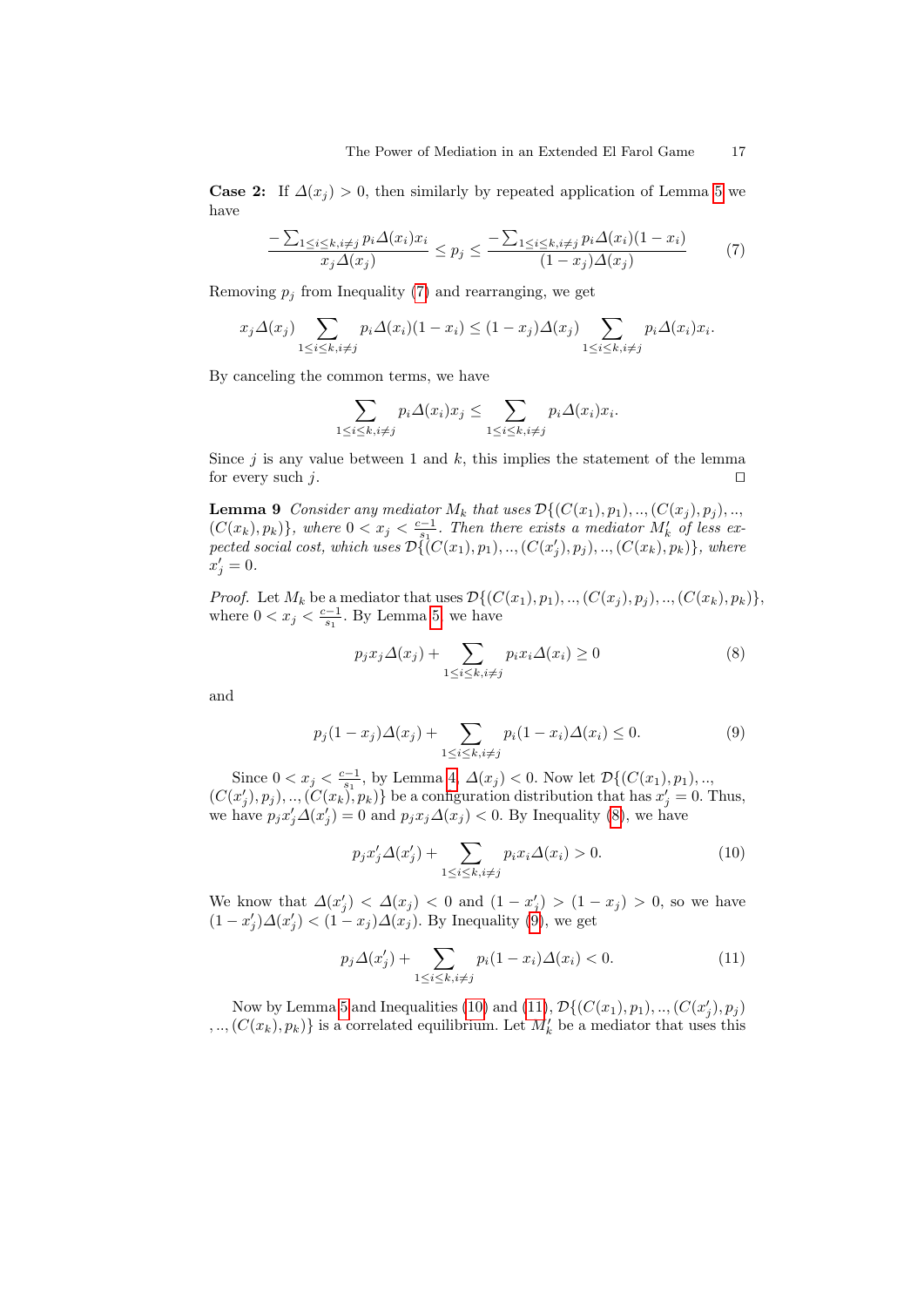correlated equilibrium. By Lemma [6,](#page-13-2) and since  $x'_{j} = 0$ , the expected social cost of  $M'_k$  is

$$
(1 - \sum_{1 \le i \le k, i \ne j} p_i x_i \Delta(x_i)) n.
$$

Moreover, by Lemma [6,](#page-13-2) the expected social cost of  $M_k$  is

$$
((1-\sum_{1\leq i\leq k, i\neq j}p_ix_i\varDelta(x_i))-p_jx_j\varDelta(x_j))n.
$$

Since  $\Delta(x_j)$  < 0 and  $x_j > 0$ , the expected social cost of  $M'_k$  is less than the expected social cost of  $M_k$ .

<span id="page-17-2"></span>**Lemma 10** For  $f(1) \geq 1$ , consider any mediator  $M_k$  that uses  $\mathcal{D}\{(C(x_1), p_1), \ldots, C(x_k)\}$  $(C(x_j), p_j), ..., (C(x_k), p_k)$ , where  $\frac{c-1}{s_1} < x_j < \frac{c}{s_1}$ . Then there exists a mediator  $M'_k$  of less expected social cost, which uses  $\mathcal{D}\{(C(x_1), p_1),..,(C(x_j'), p_j),..,(C(x_k), p_k)\},$ where  $\frac{c}{s_1} < x'_j < \frac{c}{s_1} + \frac{1}{s_2}$  and  $f(x'_j) = f(x_j)$ .

*Proof.* Let  $M_k$  be a mediator that uses  $\mathcal{D}\{(C(x_1), p_1), ..., (C(x_j), p_j), ..., (C(x_k), p_k)\}\$ where  $\frac{c-1}{s_1} < x_j < \frac{c}{s_1}$ . By Lemma [5,](#page-12-2) we have

<span id="page-17-0"></span>
$$
p_j x_j \Delta(x_j) + \sum_{1 \le i \le k, i \ne j} p_i x_i \Delta(x_i) \ge 0 \tag{12}
$$

and

<span id="page-17-1"></span>
$$
p_j(1 - x_j)\Delta(x_j) + \sum_{1 \le i \le k, i \ne j} p_i(1 - x_i)\Delta(x_i) \le 0.
$$
 (13)

Recall that  $\frac{c-1}{s_1} < x_j < \frac{c}{s_1}$  and  $f(1) \geq 1$ . Then  $\exists x'_j : \frac{c}{s_1} < x'_j < \frac{c}{s_1} + \frac{1}{s_2}$ <br>and  $f(x'_j) = f(x_j)$ . Now let  $\mathcal{D}\{(C(x_1), p_1), ..., (C(x'_j), p_j), ..., (C(x_k), p_k)\}\)$  be a configuration distribution. Since  $f(x'_j) = f(x_j)$ ,  $\Delta(x'_j) = \Delta(x_j)$ . We know that  $x'_j > x_j$ , then  $x'_j \Delta(x'_j) > x_j \Delta(x_i)$ . By Inequality [\(12\)](#page-17-0), we obtain

$$
p_j x'_j \Delta(x'_j) + \sum_{1 \le i \le k, i \ne j} p_i x_i \Delta(x_i) > 0.
$$

Since  $(1-x'_j) < (1-x_j)$ , we have  $(1-x'_j)\Delta(x'_j) < (1-x_j)\Delta(x_j)$ . By Inequality  $(13)$ , we get

$$
p_j(1 - x_j')\Delta(x_j') + \sum_{1 \le i \le k, i \ne j} p_i(1 - x_i)\Delta(x_i) < 0.
$$

Now by Lemma [5,](#page-12-2)  $\mathcal{D}\{(C(x_1), p_1), ..., (C(x'_j), p_j), ..., (C(x_k), p_k)\}\$ is a correlated equilibrium. Let  $M'_k$  be a mediator that uses this correlated equilibrium. By Lemma [6,](#page-13-2) the expected social cost of  $M'_k$  is

$$
((1 - \sum_{1 \le i \le k, i \ne j} p_i x_i \Delta(x_i)) - p_j x'_j \Delta(x'_j))n,
$$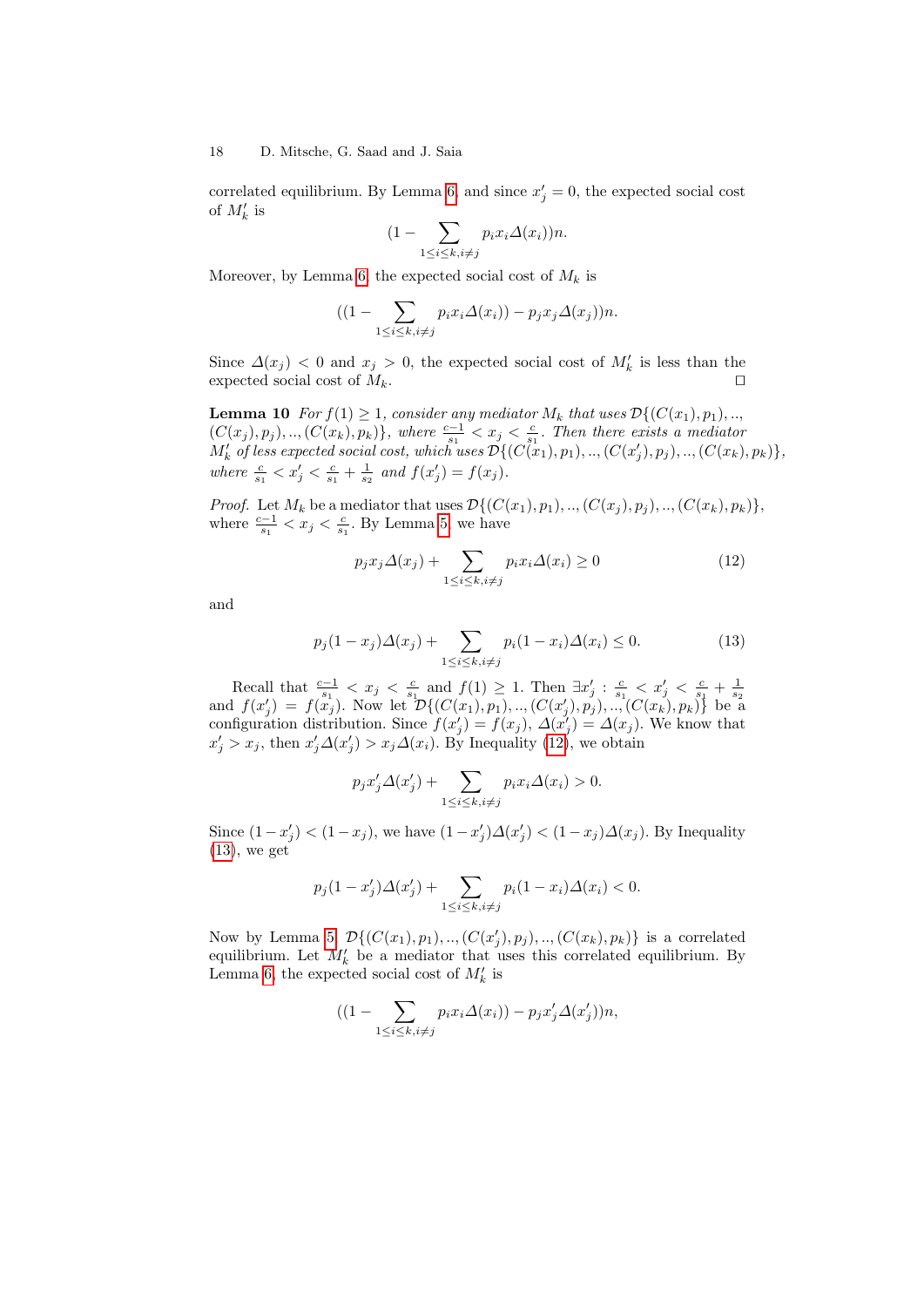and the expected social cost of  $M_k$  is

$$
((1-\sum_{1\leq i\leq k, i\neq j}p_ix_i\Delta(x_i))-p_jx_j\Delta(x_j))n.
$$

Since  $p_j x'_j \Delta(x'_j) > p_j x_j \Delta(x_i)$ , the expected social cost of  $M'_k$  is less than the expected social cost of  $M_k$ .

<span id="page-18-2"></span>**Lemma 11** For  $f(1) < 1$ , consider any mediator  $M_k$  that uses  $\mathcal{D}\{(C(x_1), p_1), \ldots, C(x_k)\}$  $(C(x_j), p_j), ..., (C(x_k), p_k) \},$  where  $\frac{c-1}{s_1} < x_j < \frac{c}{s_1}$  and  $f(x_j) \leq f(1)$ . Then there exists a mediator  $M'_k$  of less expected social cost, which uses  $\mathcal{D}\{(C(x_1), p_1), \ldots,$  $(C(x'_j), p_j), ..., (C(x_k), p_k) \},$  where  $\frac{c}{s_1} < x'_j \leq 1$  and  $f(x'_j) = f(x_j)$ .

*Proof.* We know that for  $\frac{c-1}{s_1} < x_j < \frac{c}{s_1}$  and  $f(x_j) \leq f(1) < 1$ ,  $\exists x'_j : \frac{c}{s_1} < x'_j \leq 1$ and  $f(x'_j) = f(x_j)$ . In a manner similar to the proof of Lemma [10,](#page-17-2) we prove this  $L$ emma.  $\Box$ 

<span id="page-18-3"></span>**Lemma 12** For  $f(1) < 1$ , consider any mediator  $M_k$  that uses  $\mathcal{D}\{(C(x_1), p_1), \ldots, C(x_k)\}$  $(C(x_j), p_j), ..., (C(x_k), p_k) \},$  where  $\frac{c-1}{s_1} < x_j < \frac{c}{s_1}$  and  $f(x_j) > f(1)$ . Then there exists a mediator  $M'_k$  of less expected social cost, which uses  $\mathcal{D}\{(C(x_1), p_1), \ldots,$  $(C(x'_j), p_j), ..., (C(x_k), p_k) \},$  where  $x'_j = 1$ .

*Proof.* Let  $M_k$  be a mediator that uses  $\mathcal{D}\{(C(x_1), p_1), ..., (C(x_j), p_j), ..., (C(x_k), p_k)\},$ where  $\frac{c-1}{s_1} < x_j < \frac{c}{s_1}$ . By Lemma [5,](#page-12-2) we have

<span id="page-18-0"></span>
$$
p_j x_j \Delta(x_j) + \sum_{1 \le i \le k, i \ne j} p_i x_i \Delta(x_i) \ge 0 \tag{14}
$$

and

<span id="page-18-1"></span>
$$
p_j(1 - x_j)\Delta(x_j) + \sum_{1 \le i \le k, i \ne j} p_i(1 - x_i)\Delta(x_i) \le 0.
$$
 (15)

Now let  $\mathcal{D}\{(C(x_1), p_1), \ldots, (C(x'_j), p_j), \ldots, (C(x_k), p_k)\}\)$  be a configuration distribution, where  $x'_j = 1$ . For  $f(x_j) > f(x'_j)$  and  $f(x'_j) < 1$ ,  $\Delta(x'_j) > \Delta(x_j)$ . We know that  $x'_j > x_j$ , then  $x'_j \Delta(x'_j) > x_j \Delta(x_i)$ . By Inequality [\(14\)](#page-18-0), we obtain

$$
p_j x'_j \Delta(x'_j) + \sum_{1 \le i \le k, i \ne j} p_i x_i \Delta(x_i) > 0.
$$

Since  $(1-x'_j) = 0$ ,  $(1-x_j) > 0$  and  $\Delta(x_j) > 0$ ,  $(1-x'_j)\Delta(x'_j) < (1-x_j)\Delta(x_j)$ . By Inequality [\(15\)](#page-18-1), we get

$$
p_j(1 - x_j')\Delta(x_j') + \sum_{1 \le i \le k, i \ne j} p_i(1 - x_i)\Delta(x_i) < 0.
$$

Now by Lemma [5,](#page-12-2)  $\mathcal{D}\{(C(x_1), p_1), ..., (C(x'_j), p_j), ..., (C(x_k), p_k)\}\$ is a correlated equilibrium. Let  $M'_k$  be a mediator that uses this correlated equilibrium. By Lemma [6,](#page-13-2) the expected social cost of  $M'_k$  is

$$
((1 - \sum_{1 \le i \le k, i \ne j} p_i x_i \Delta(x_i)) - p_j x'_j \Delta(x'_j))n,
$$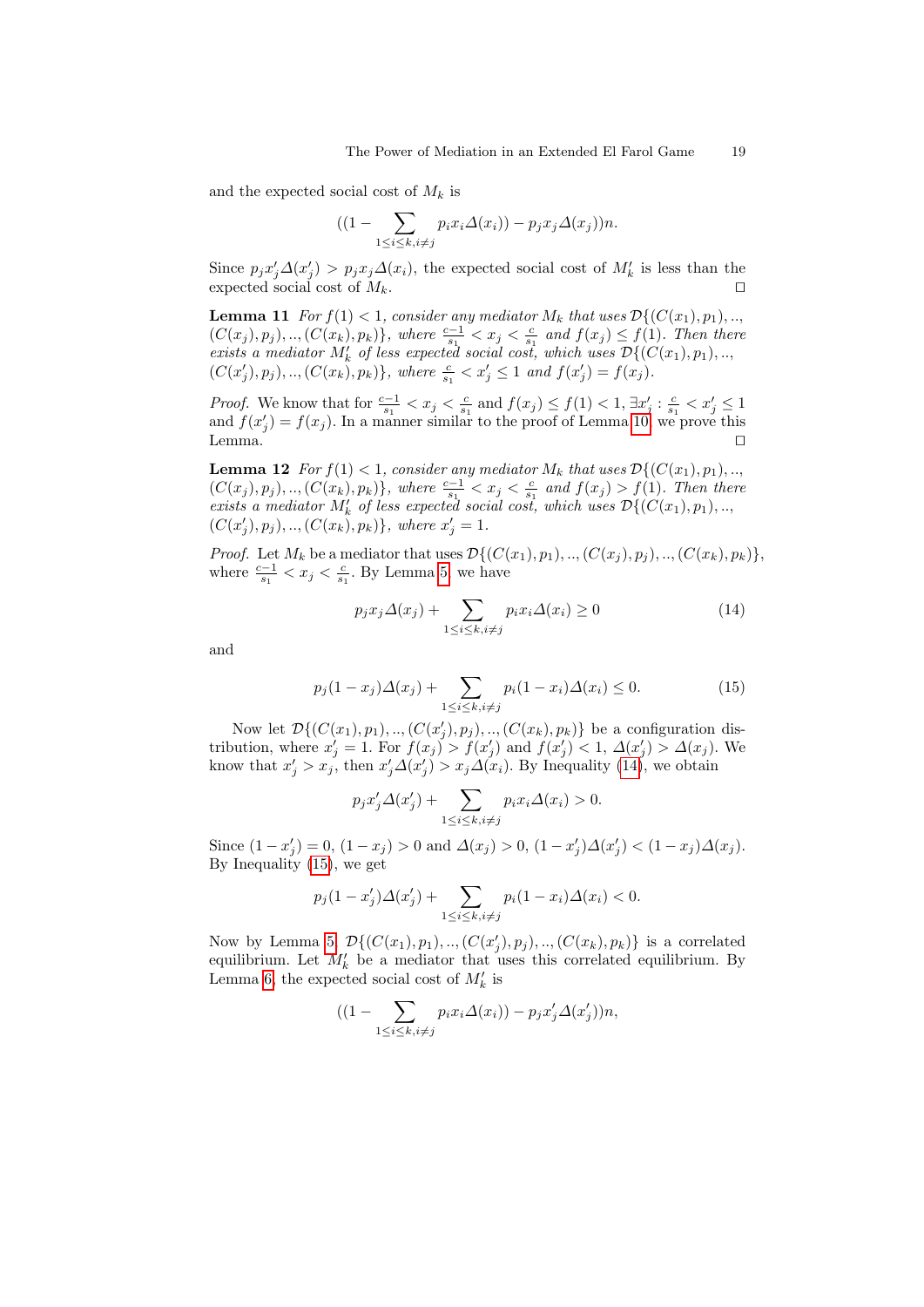and the expected social cost of  $M_k$  is

$$
((1-\sum_{1\leq i\leq k, i\neq j}p_ix_i\Delta(x_i))-p_jx_j\Delta(x_j))n.
$$

Since  $p_j x'_j \Delta(x'_j) > p_j x_j \Delta(x_i)$ , the expected social cost of  $M'_k$  is less than the expected social cost of  $M_k$ .

<span id="page-19-2"></span>**Lemma 13.** For any  $(c, s_1, s_2)$ -El Farol game, any optimal mediator that uses  $\mathcal{D}\{(C(x_1), p_1), \ldots, (C(x_k), p_k)\}\$  has exactly one configuration that has no players advised to go, and any other configuration has at least a  $\frac{c}{s_1}$ -fraction of players advised to go.

*Proof.* Let  $M_k$  be an optimal mediator over  $k \geq 2$  configurations that uses  $\mathcal{D}\{(C(x_1), p_1), ..., (C(x_j), p_j), ..., (C(x_k), p_k)\}.$  First we prove that  $M_k$  must have a configuration where no players advised to go. We know by Lemma [7](#page-14-0) that there exists some  $1 \leq j \leq k$  where  $\Delta(x_j) < 0$ . By Lemma [4,](#page-12-3)  $\Delta(x_j) < 0$  iff  $(x_j \in (1/s_2 + c/s_1, 1] \text{ and } f(1) > 1) \text{ or } x_j \in [0, \frac{c-1}{s_1})$ . Now we do a case analysis for  $x_i$ .

**Case 1:**  $x_j \in (1/s_2+c/s_1, 1]$  and  $f(1) > 1$ . Assume by way of contradiction that  $M_k$  has no configuration that has less than a  $\frac{c-1}{s_1}$ -fraction of players advised to go. Let  $x_q$  be the smallest fraction that is  $x_q > 1/s_2 + c/s_1$ , where  $1 \le q \le k$ . By Lemmas [4](#page-12-3) and [7,](#page-14-0) for  $1 \le r \le k$ ,

$$
\Delta(x_r) = \begin{cases} > 0 & \text{if } x_r < x_q, \\ < 0 & \text{otherwise.} \end{cases}
$$

Note that by the definition of the configuration distribution, if  $x_r = x_q$  then  $r = q$ . Therefore, we have

<span id="page-19-0"></span>
$$
\sum_{1 \le r \le k, r \ne q} p_r \Delta(x_r)(x_r - x_q) < 0. \tag{16}
$$

By Lemma [8,](#page-15-1) Inequality [\(16\)](#page-19-0) contradicts that  $M_k$  is an optimal mediator. Thus,  $M_k$  must have a configuration,  $C(x)$ , where  $x < \frac{c-1}{s_1}$ , and the rest of the argument is as in Case 2.

**Case 2:**  $x_j \in [0, \frac{c-1}{s_1})$ . By Lemma [9,](#page-16-5) and since  $M_k$  is an optimal mediator,  $x_j = 0.$ 

By the definition of the configuration distribution,  $M_k$  has no two configurations that have the same fraction of players that are advised to go. So  $M_k$ has exactly one configuration, over all the  $k$  configurations, that has no players advised to go.

<span id="page-19-1"></span>We know that  $\Delta(\frac{c-1}{s_1})=0$ . By Lemma [7,](#page-14-0) there is no optimal mediator that has a configuration  $C(\frac{c-1}{s_1})$ . Now since  $M_k$  is an optimal mediator, by Lemmas [9,](#page-16-5) [10,](#page-17-2) [11](#page-18-2) and [12,](#page-18-3)  $M_k$  has no configuration in which an x-fraction of players is advised to go, where  $x \in (0, \frac{c}{s_1})$ ).  $\Box$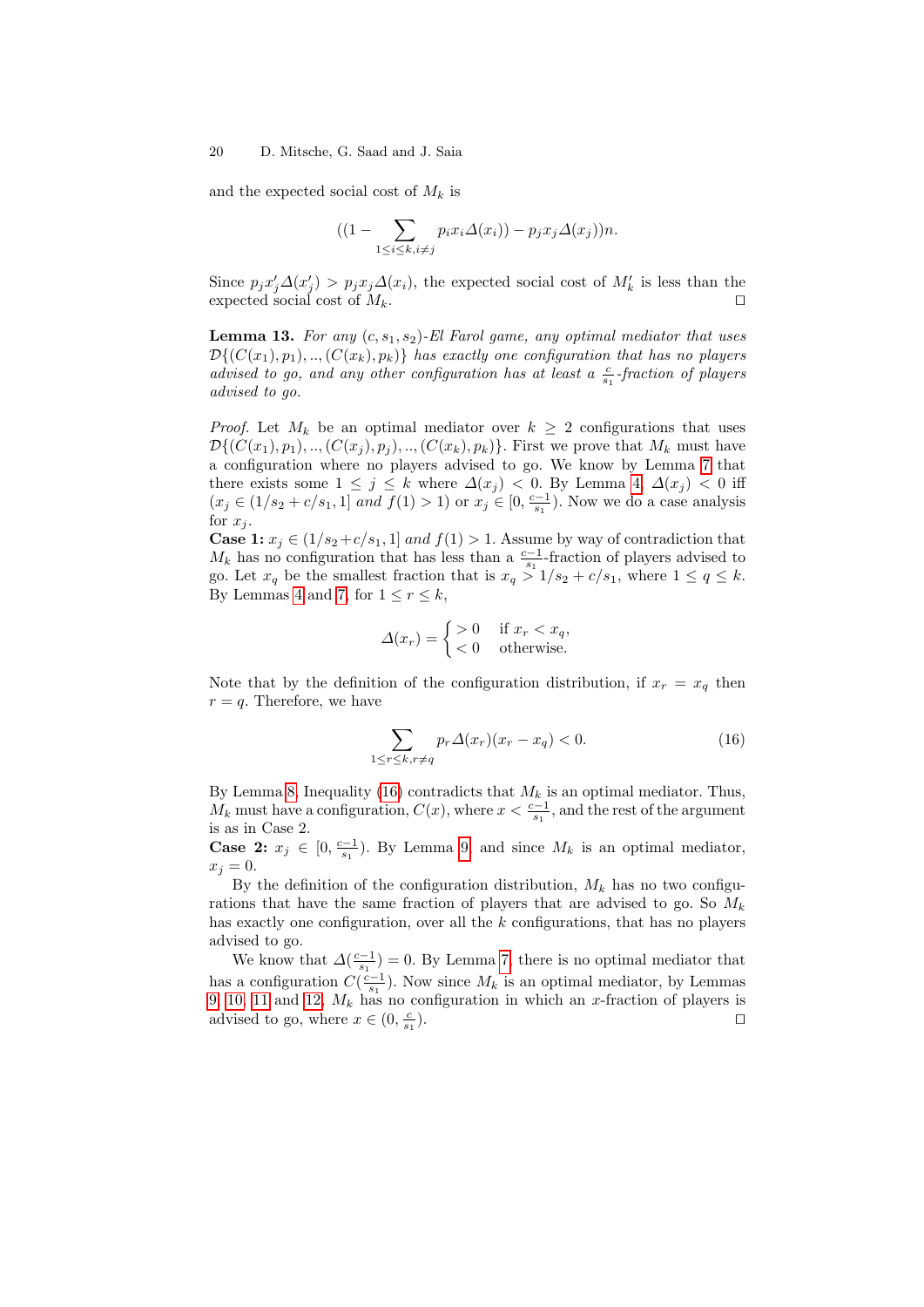**Lemma 14** For any  $\mathcal{D}\{(C(x_1), p_1), ..., (C(x_i), p_i), ..., (C(x_j), p_j), ..., (C(x_k), p_k)\},$ and for any arbitrary  $x_i$  and  $x_j$  such that  $x_j > x_i \geq \frac{c}{s_1}$ , there exists  $\mathcal{D}\{(C(x_1), p_1),$ ..,  $(C(x_{i-1}), p_{i-1}), (C(x_{i+1}), p_{i+1}), ..., (C(x_j), p_i+p_j), ..., (C(x_k), p_k)$ , where  $x'_j = \frac{p_i}{p_i+p_j}x_i + \frac{p_j}{p_i+p_j}x_j$ . Moreover,  $\frac{p_j}{p_i+p_j}x_j$ . Moreover,

1) 
$$
(p_i + p_j)x'_j \Delta(x'_j) > p_i x_i \Delta(x_i) + p_j x_j \Delta(x_j).
$$
  
2)  $(p_i + p_j)(1 - x'_j) \Delta(x'_j) < p_i(1 - x_i) \Delta(x_i) + p_j(1 - x_j) \Delta(x_j).$ 

*Proof.* Let  $\mathcal{D}\{(C(x_1), p_1), ..., (C(x_i), p_i), ..., (C(x_j), p_j), ..., (C(x_k), p_k)\}\)$  be a configuration distribution that has  $x_j > x_i \geq \frac{c}{s_1}$ .

Also let  $\mathcal{D}\{(C(x_1), p_1), ..., (C(x_{i-1}), p_{i-1}), (C(x_{i+1}), p_{i+1}), ..., (C(x'_j), p_i+p_j), ...,$  $(C(x_k), p_k)$  be a configuration distribution that has  $x'_j = \frac{p_i}{p_i + p_j} x_i + \frac{p_j}{p_i + p_j}$  $\frac{p_j}{p_i+p_j}x_j.$ We know that  $0 < p_i, p_j < 1$  and  $x_j > x_i$ . Thus  $x_i < x'_j < x_j$ . Assume by way of contradiction that

$$
(p_i + p_j)x'_j \Delta(x'_j) \le p_i x_i \Delta(x_i) + p_j x_j \Delta(x_j),
$$

or equivalently,

$$
x'_j \Delta(x'_j) \leq \frac{p_i}{p_i + p_j} x_i \Delta(x_i) + \frac{p_j}{p_i + p_j} x_j \Delta(x_j).
$$

Let  $p = \frac{p_i}{p_i + p_j}$ , so  $1 - p = \frac{p_j}{p_i + p_j}$  $\frac{p_j}{p_i+p_j}$ . Then we have

$$
x'_j \Delta(x'_j) \le px_i \Delta(x_i) + (1 - p)x_j \Delta(x_j).
$$

Recall that for  $\frac{c}{s_1} \leq x \leq 1$ ,  $\Delta(x) = 1 - s_2(x - \frac{c}{s_1})$ . Since  $\frac{c}{s_1} \leq x_i, x_j, x'_j \leq 1$ , we get

$$
x'_j(1 - s_2(x'_j - \frac{c}{s_1})) \le px_i(1 - s_2(x_i - \frac{c}{s_1})) + (1 - p)x_j(1 - s_2(x_j - \frac{c}{s_1})).
$$

Since  $x'_j = px_i + (1 - p)x_j$ , we have

$$
x'_{j}(-s_2(x'_{j}-\frac{c}{s_1})) \le px_i(-s_2(x_i-\frac{c}{s_1})) + (1-p)x_{j}(-s_2(x_j-\frac{c}{s_1})).
$$

We know that  $s_2 > 0$ , and hence dividing by  $-s_2$ , we get

$$
x'_{j}(x'_{j} - \frac{c}{s_{1}}) \ge px_{i}(x_{i} - \frac{c}{s_{1}}) + (1-p)x_{j}(x_{j} - \frac{c}{s_{1}}).
$$

Since  $-\frac{c}{s_1}x'_j = -\frac{c}{s_1}(px_i + (1-p)x_j)$ , we have

$$
x_j'^2 \ge px_i^2 + (1 - p)x_j^2.
$$

Substituting  $x'_j$  by  $px_i + (1-p)x_j$ , we get

$$
p^{2}x_{i}^{2} + 2p(1-p)x_{i}x_{j} + (1-p)^{2}x_{j}^{2} \ge px_{i}^{2} + (1-p)x_{j}^{2}.
$$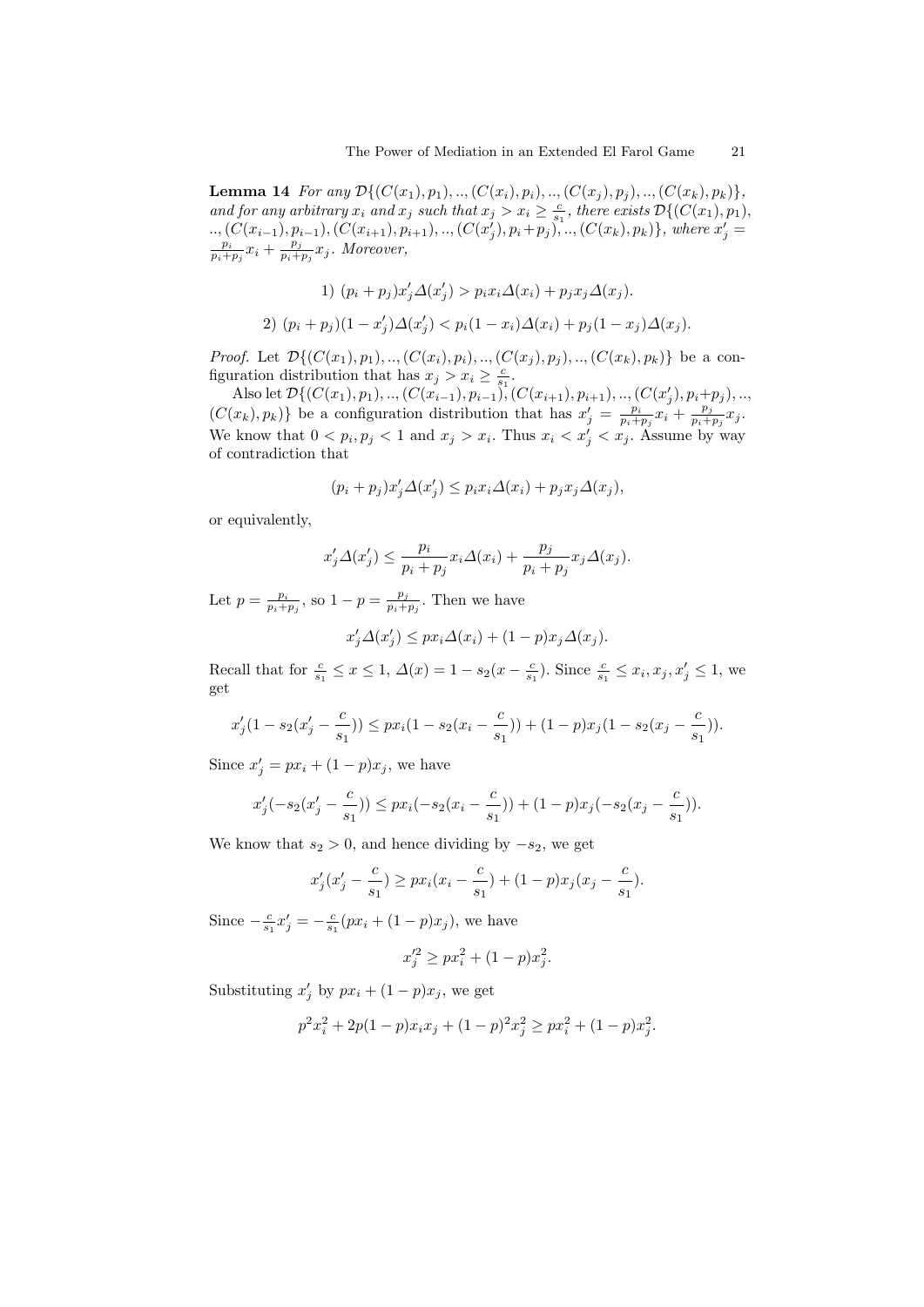By rearranging, we have

$$
p(1-p)(x_j^2 - 2x_ix_j + x_i^2) \le 0.
$$

Now since  $0 < p < 1$ , we can divide by  $p(1 - p)$ , and we get

$$
(x_j - x_i)^2 \le 0,
$$

which contradicts since  $x_j \neq x_i$ . This proves that

<span id="page-21-0"></span>
$$
(p_i + p_j)x'_j \Delta(x'_j) > p_i x_i \Delta(x_i) + p_j x_j \Delta(x_j). \tag{17}
$$

Now we prove that  $(p_i + p_j)(1 - x'_j)\Delta(x'_j) < p_i(1 - x_i)\Delta(x_i) + p_j(1 - x_j)\Delta(x_j)$ . To do so, we first show that  $(p_i + p_j) \Delta(x'_j) = p_i \Delta(x_i) + p_j \Delta(x_j)$ .

We know that

$$
x'_{j} = \frac{p_{i}}{p_{i} + p_{j}} x_{i} + \frac{p_{j}}{p_{i} + p_{j}} x_{j}
$$
  
\n
$$
\iff (p_{i} + p_{j})x'_{j} = p_{i}x_{i} + p_{j}x_{j}
$$
  
\n
$$
\iff (p_{i} + p_{j})(x'_{j} - \frac{c}{s_{1}}) = p_{i}(x_{i} - \frac{c}{s_{1}}) + p_{j}(x_{j} - \frac{c}{s_{1}})
$$
  
\n
$$
\iff (p_{i} + p_{j})s_{2}(x'_{j} - \frac{c}{s_{1}}) = p_{i}s_{2}(x_{i} - \frac{c}{s_{1}}) + p_{j}s_{2}(x_{j} - \frac{c}{s_{1}})
$$
  
\n
$$
\iff (p_{i} + p_{j})(1 - s_{2}(x'_{j} - \frac{c}{s_{1}})) = p_{i}(1 - s_{2}(x_{i} - \frac{c}{s_{1}})) + p_{j}(1 - s_{2}(x_{j} - \frac{c}{s_{1}}))
$$

Recall that  $\Delta(x) = 1 - s_2(x - \frac{c}{s_1})$  when  $\frac{c}{s_1} \leq x \leq 1$ . Since  $\frac{c}{s_1} \leq x_i, x_j, x'_j \leq 1$ , we get

<span id="page-21-1"></span>
$$
(p_i + p_j)\Delta(x'_j) = p_i\Delta(x_i) + p_j\Delta(x_j). \tag{18}
$$

By subtracting [\(17\)](#page-21-0) from [\(18\)](#page-21-1), we obtain

$$
(p_i + p_j)(1 - x'_j) \Delta(x'_j) < p_i(1 - x_i) \Delta(x_i) + p_j(1 - x_j) \Delta(x_j).
$$

<span id="page-21-3"></span>**Lemma 15.** For any  $(c, s_1, s_2)$ -El Farol game, any optimal mediator that uses  $\mathcal{D}\{(C(x_1), p_1), \ldots, (C(x_k), p_k)\}\$  has at most one configuration that has at least a  $\frac{c}{s_1}$ -fraction of players advised to go, and any other configuration has less than a  $\frac{c}{s_1}$ -fraction of players advised to go.

*Proof.* Assume by way of contradiction that there is an optimal mediator  $M_k$ that uses  $\mathcal{D}\{(C(x_1), p_1), ..., (C(x_i), p_i), ..., (C(x_j), p_j), ..., (C(x_k), p_k)\}\$ , where  $x_j >$  $x_i \geq \frac{c}{s_1}$ . Let  $\mathcal{D}\{(C(x_1), p_1), \ldots, (C(x_{i-1}), p_{i-1}), (C(x_{i+1}), p_{i+1}), \ldots, (C(x'_j), p_i+p_j),\}$  $\ldots$ ,  $(C(x_k), p_k)$  be a configuration distribution that has  $x'_j = \frac{p_i}{p_i + p_j} x_i + \frac{p_j}{p_i + p_j} x_j$  $\frac{p_j}{p_i+p_j}x_j.$ Since  $M_k$  is a mediator, by Lemma [5,](#page-12-2) we have

<span id="page-21-2"></span>
$$
p_i x_i \Delta(x_i) + p_j x_j \Delta(x_j) + \sum_{1 \le r \le k, r \ne i, r \ne j} p_r x_r \Delta(x_r) \ge 0 \tag{19}
$$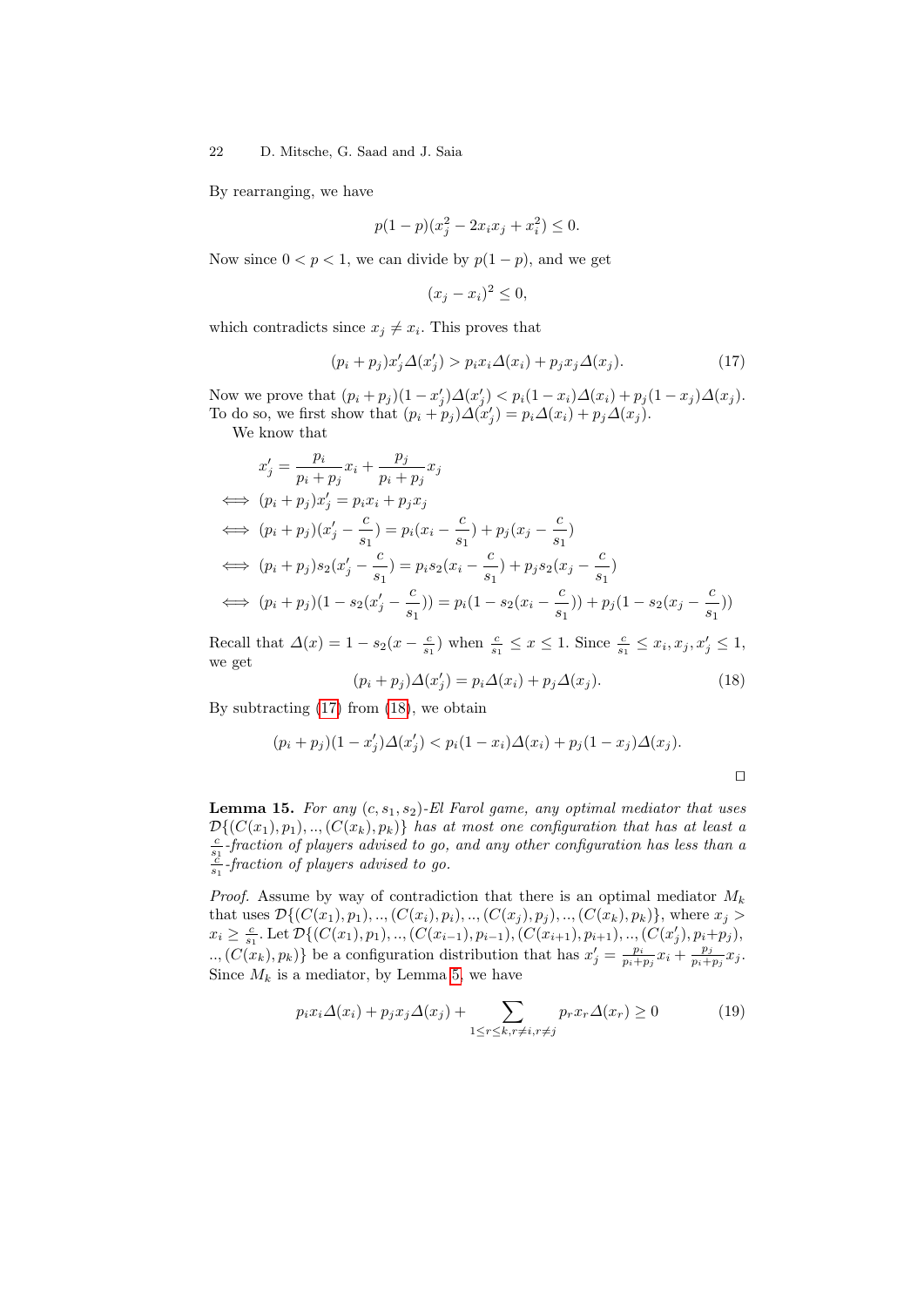and

<span id="page-22-1"></span>
$$
p_i(1-x_i)\Delta(x_i) + p_j(1-x_j)\Delta(x_j) + \sum_{1 \le r \le k, r \ne i, r \ne j} p_r(1-x_r)\Delta(x_r) \le 0. \tag{20}
$$

By Lemma [14,](#page-19-1) we have

<span id="page-22-0"></span>
$$
(p_i + p_j)x'_j \Delta(x'_j) > p_i x_i \Delta(x_i) + p_j x_j \Delta(x_j)
$$
\n(21)

and

<span id="page-22-2"></span>
$$
(p_i + p_j)(1 - x'_j)\Delta(x'_j) < p_i(1 - x_i)\Delta(x_i) + p_j(1 - x_j)\Delta(x_j). \tag{22}
$$

By Inequalities [\(19\)](#page-21-2) and [\(21\)](#page-22-0), we get

<span id="page-22-3"></span>
$$
(p_i + p_j)x'_j \Delta(x'_j) + \sum_{1 \le r \le k, r \ne i, r \ne j} p_r x_r \Delta(x_r) > 0.
$$
 (23)

Similarly, by Inequalities [\(20\)](#page-22-1) and [\(22\)](#page-22-2), we obtain

<span id="page-22-4"></span>
$$
(p_i + p_j)(1 - x'_j)\Delta(x'_j) + \sum_{1 \le r \le k, r \ne i, r \ne j} p_r(1 - x_r)\Delta(x_r) < 0. \tag{24}
$$

By Lemma [5](#page-12-2) and Inequalities [\(23\)](#page-22-3) and [\(24\)](#page-22-4),  $\mathcal{D}\{(C(x_1), p_1), \ldots, (C(x_{i-1}), p_{i-1}),\}$  $(C(x_{i+1}), p_{i+1}), ..., (C(x'_{j}), p_i+p_j), ..., (C(x_k), p_k)$  is a correlated equilibrium. Let  $M_{k-1}$  be a mediator that uses this correlated equilibrium. By Lemma [6,](#page-13-2) the expected social cost of  $M_k$  is

$$
((1-\sum_{1\leq r\leq k,r\neq i,r\neq j}p_rx_r\Delta(x_r))-p_ix_i\Delta(x_i)-p_jx_j\Delta(x_j))n,
$$

and the expected social cost of  $M_{k-1}$  is

$$
((1-\sum_{1\leq r\leq k,r\neq i,r\neq j}p_rx_r\Delta(x_r))-(p_i+p_j)x'_j\Delta(x'_j))n.
$$

Since  $(p_i + p_j)x'_j\Delta(x'_j) > p_ix_i\Delta(x_i) + p_jx_j\Delta(x_j)$ , the expected social cost of  $M_{k-1}$  is less than the expected social cost of  $M_k$ . This contradicts that  $M_k$  is an optimal mediator.  $\Box$ 

<span id="page-22-5"></span>**Lemma 16.** For any  $(c, s_1, s_2)$ -El Farol game, there exists an optimal mediator that uses  $\mathcal{D}\{(C(0), p), (C(x), 1-p)\},\$  where  $0 < p < 1$ ; and  $\frac{c}{s_1} \leq x < \frac{1}{s_2} + \frac{c}{s_1}$  if  $f(1) \geq 1$ , otherwise  $\frac{c}{s_1} \leq x \leq 1$ .

Proof. By the definition of the configuration distribution, a mediator has at least two configurations. By Lemmas [13](#page-19-2) and [15,](#page-21-3) there exists an optimal mediator that has exactly two configurations. The first configuration has no players advised to go, and the second configuration has an  $x$ -fraction of players advised to go, where  $x \geq \frac{c}{s}$ . Since the first configuration has *zero* players advised to go, by Lemma  $\mathcal{L} \leq s_1$ . Since the first comiguration has zero players advised to go, by Edition [4,](#page-12-3)  $\Delta(0) < 0$ . By Lemma [7,](#page-14-0) we must have  $\Delta(x) > 0$ . We know that  $x \geq \frac{c}{s_1}$ . By Lemma [4,](#page-12-3) if  $f(1) \geq 1$ , then  $\frac{c}{s_1} \leq x < \frac{1}{s_2} + \frac{c}{s_1}$ ; otherwise,  $\frac{c}{s_1} \leq x \leq 1$ .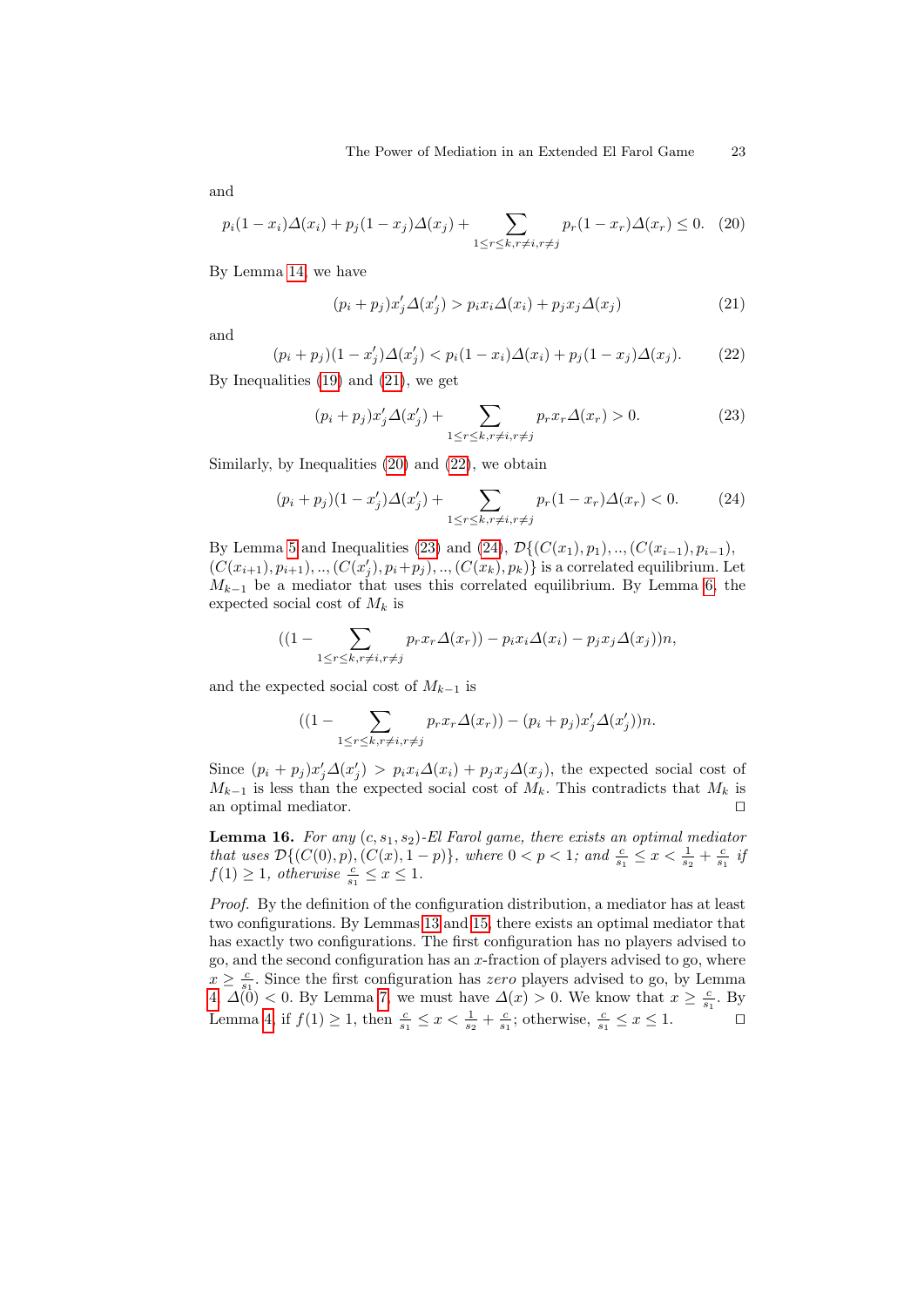### A.2 The Reduction of Mediators for  $c \leq 1$

<span id="page-23-2"></span>Now we consider the case that  $c \leq 1$  in the following lemma.

**Lemma 17.** For any  $(c, s_1, s_2)$ -El Farol game, if  $c \leq 1$ , then  $MV = 1$ .

*Proof.* In a manner similar to Lemma [7,](#page-14-0) any optimal mediator over  $k \geq 2$  does not have a configuration  $C(x)$  with  $\Delta(x) = 0$ .

Also in a manner similar to Lemmas [10,](#page-17-2) [11](#page-18-2) and [12,](#page-18-3) for any mediator  $M_k$ that uses  $\mathcal{D}\{(C(x_1), p_1), ..., (C(x_j), p_j), ..., (C(x_k), p_k)\}\)$ , where  $0 \leq x_j < \frac{c}{s_1}$ , there exists a mediator  $M'_k$  of less expected social cost, which uses  $\mathcal{D}\{(C(x_1), p_1), ...,$  $(C(x'_j), p_j), ..., (C(x_k), p_k)$ , where  $\frac{c}{s_1} \leq x'_j < \frac{1}{s_2} + \frac{c}{s_1}$  if  $f(1) \geq 1$ ; otherwise,  $\frac{c}{s_1} \leq x'_j \leq 1.$ 

Finally, in a manner similar to Lemma [15,](#page-21-3) any optimal mediator has at most one configuration,  $C(x)$ , where  $x \geq \frac{c}{\epsilon}$ .

Therefore, for  $c \leq 1$ , the best correlated equilibrium is a configuration distribution over just one configuration, which is trivially the best Nash equilibrium.

### A.3 An Optimal Mediator

We have proved that for any  $(c, s_1, s_2)$ -El Farol game, if  $c \leq 1$  then the best correlated equilibrium is the best Nash equilibrium; otherwise, there exists an optimal mediator that is over two configurations. Now we describe this mediator in detail.

<span id="page-23-3"></span>**Lemma 18.** For any  $(c, s_1, s_2)$ -El Farol game, if  $c > 1$ , then  $\mathcal{D}\{(C(0), p), (C(x), 1-\}$ p)} is the best correlated equilibrium, where  $\lambda(c, s_1, s_2) = c(\frac{1}{s_1} + \frac{1}{s_2}) \sqrt{\frac{c(\frac{1}{s_1} + \frac{1}{s_2})(c-1)}{c}}$  $\frac{s_2^{(k-1)}}{s_2},$ 

$$
x = \begin{cases} \lambda(c, s_1, s_2) & \text{if } \frac{c}{s_1} \le \lambda(c, s_1, s_2) < 1, \\ \frac{c}{s_1} & \text{if } \lambda(c, s_1, s_2) < \frac{c}{s_1}, \\ 1 & \text{otherwise.} \end{cases}
$$

and  $p = \frac{(1-x)(1-f(x))}{(1-x)(1-f(x))+c}$  $\frac{(1-x)(1-f(x))}{(1-x)(1-f(x))+c-1}$ . Moreover, the expected social cost is

$$
(p + (1 - p)(xf(x) + (1 - x)))n.
$$

*Proof.* By Lemma [16,](#page-22-5) there exists an optimal mediator  $M_2$  that uses  $\mathcal{D}\{(C(0), p),$  $(C(x), 1-p)$ , where  $\frac{c}{s_1} \leq x < \frac{1}{s_2} + \frac{c}{s_1}$  if  $f(1) \geq 1$ ; otherwise,  $\frac{c}{s_1} \leq x \leq 1$ .

Now we determine  $p$  and  $x$  so that  $M_2$  is an optimal mediator.

First, we determine  $p$ . By Constraint  $(3)$  of Lemma [5,](#page-12-2) we have

<span id="page-23-0"></span>
$$
p\Delta(0) + (1 - p)(1 - x)\Delta(x) \le 0.
$$
 (25)

We know that  $c > 1$ ,  $\Delta(0) = 1 - c$  and  $\Delta(x) > 0$ . By rearranging Inequality [\(25\)](#page-23-0), we obtain

<span id="page-23-1"></span>
$$
p \ge \frac{(1-x)\Delta(x)}{(c-1) + (1-x)\Delta(x)}.\tag{26}
$$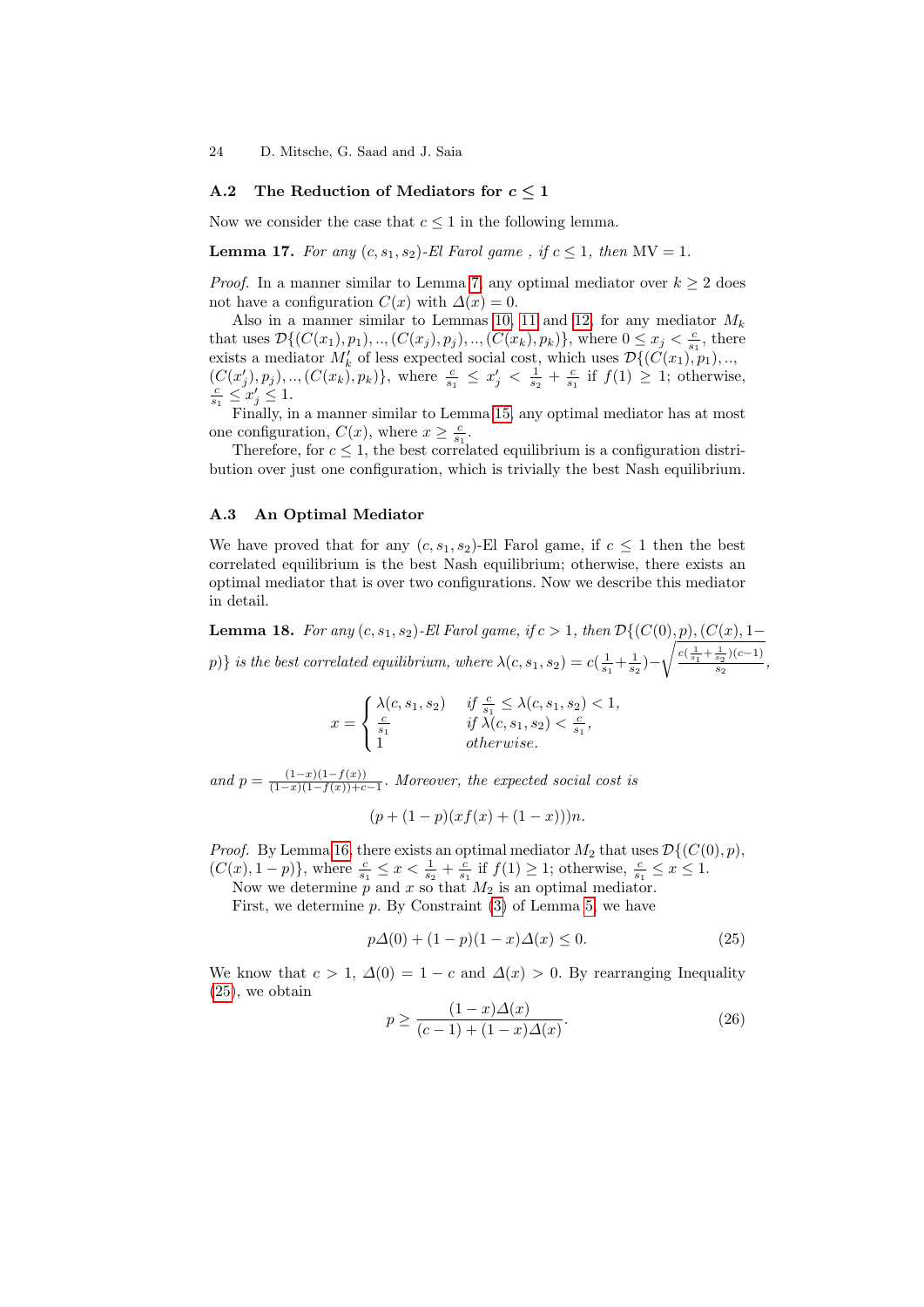Recall that the cost of any configuration,  $C(x_i)$ , is  $Cost(C(x_i)) = (1-x_i\Delta(x_i))n$ . Thus  $Cost(C(0)) = n$ , and  $Cost(C(x)) = (1 - x\Delta(x))n$ . Since  $\Delta(x) > 0$ ,  $Cost(C(x))$  < n. Thus,  $Cost(C(x))$  <  $Cost(C(0))$ . We know that the social cost of  $M_2$  is

$$
pCost(C(0)) + (1 - p)Cost(C(x)).
$$
\n
$$
(27)
$$

Since  $Cost(C(x)) < Cost(C(0))$ , the minimum expected social cost is when p is the smallest possible value in Inequality [\(26\)](#page-23-1) which is  $\frac{(1-x)\Delta(x)}{(c-1)+(1-x)\Delta(x)}$ .

Now we determine x. By Lemma [6,](#page-13-2) the expected social cost of  $\widetilde{M}_2$  is

$$
(1 - (1 - p)x\Delta(x))n.
$$

Since  $p = \frac{(1-x)\Delta(x)}{(c-1)+(1-x)}$  $\frac{(1-x)\Delta(x)}{(c-1)+(1-x)\Delta(x)}$ , the expected social cost is then

$$
(1 - \frac{(c-1)x\Delta(x)}{(c-1) + (1-x)\Delta(x)})n.
$$

As  $M_2$  is an optimal mediator, we minimize its expected social cost with respect to x. Thus  $g(x)$  is maximized with respect to x, where

$$
g(x) = \frac{(c-1)x\Delta(x)}{(c-1) + (1-x)\Delta(x)}.
$$

Hence, we have

$$
\frac{dg(x)}{dx} = \frac{(c-1)[(c-1+(1-x)\Delta(x))(\Delta(x)-s_2x)+x\Delta(x)((1-x)s_2+\Delta(x))]}{((c-1)+(1-x)\Delta(x))^2}.
$$

By rearranging and canceling common terms, we obtain

$$
\frac{dg(x)}{dx} = \frac{(c-1)[(\Delta(x))^2 + (c-1)\Delta(x) - (c-1)s_2x]}{((c-1) + (1-x)\Delta(x))^2}.
$$

We know that  $\Delta(x) > 0$ ,  $\frac{c}{s_1} \leq x < \frac{c}{s_1} + \frac{1}{s_2}$ ,  $x \leq 1$  and  $c > 1$ , so the denominator is always positive. By setting the numerator to zero and dividing by  $c - 1$ , we get

<span id="page-24-0"></span>
$$
(\Delta(x))^{2} + (c - 1)\Delta(x) - (c - 1)s_{2}x = 0
$$
\n(28)

By solving Equation [\(28\)](#page-24-0), we have  $x = c(\frac{1}{s_1} + \frac{1}{s_2}) \pm$  $\sqrt{\frac{c(\frac{1}{s_1} + \frac{1}{s_2})(c-1)}{c}}$  $\frac{s_2^{(s_2, s_1)}}{s_2}$ . Now let  $\lambda(c, s_1, s_2) = c(\frac{1}{s_1} + \frac{1}{s_2})$  –  $\sqrt{\frac{c(\frac{1}{s_1} + \frac{1}{s_2})(c-1)}{c}}$  $\frac{\frac{1}{s_2}(c-1)}{s_2}$  and  $\bar{\lambda}(c, s_1, s_2) = (c(\frac{1}{s_1} + \frac{1}{s_2}) +$  $\sqrt{c(\frac{1}{s_1} + \frac{1}{s_2})(c-1)}$  $rac{s_2^{(n-1)}}{s_2}$ .

Since  $\bar{\lambda}(c, s_1, s_2) > (\frac{1}{s_2} + \frac{c}{s_1})$ , by Lemma [16,](#page-22-5) it is out of range. Therefore, we have exactly one root  $x = \lambda(c, s_1, s_2)$ .